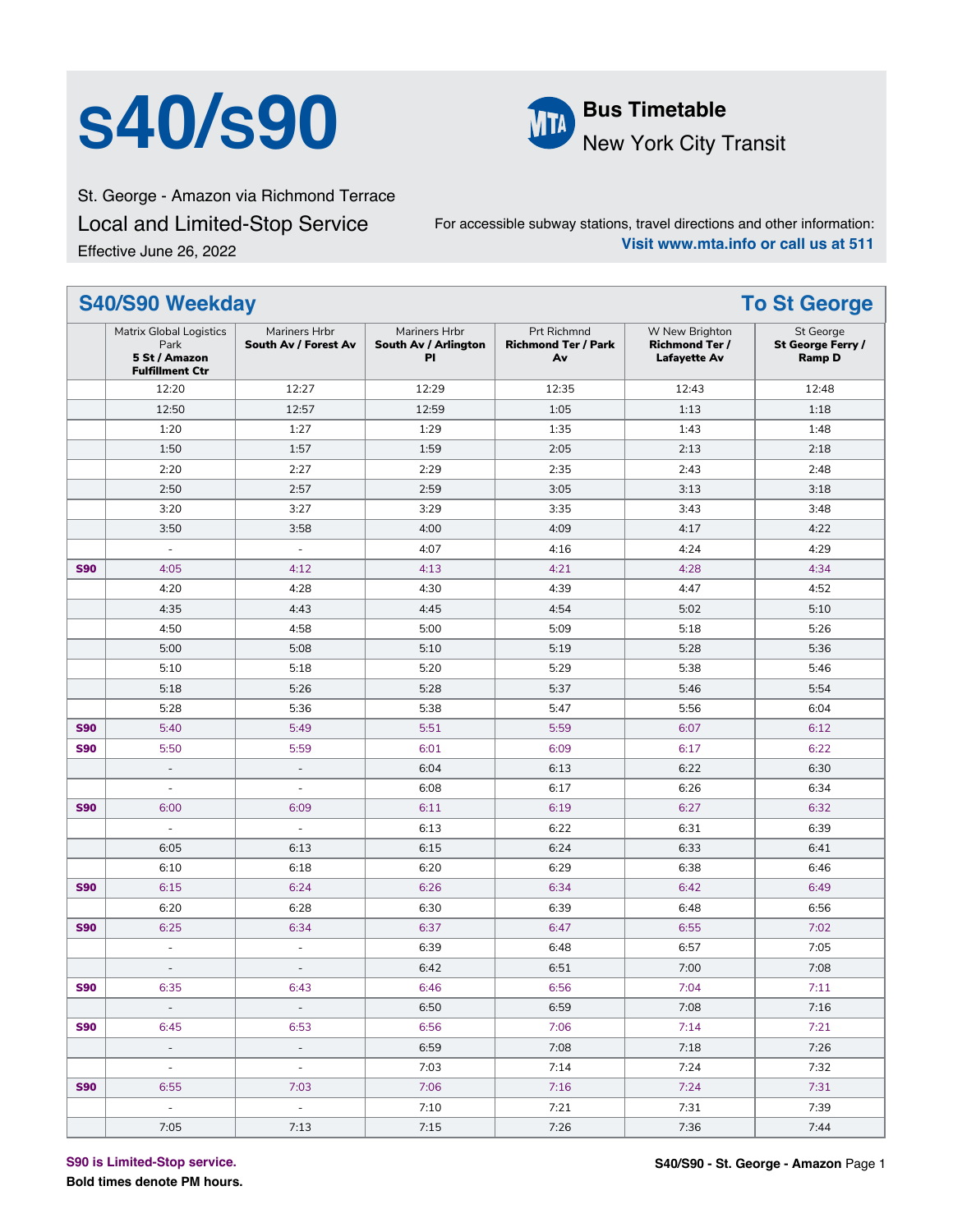|            | Matrix Global Logistics<br>Park<br>5 St / Amazon<br><b>Fulfillment Ctr</b> | Mariners Hrbr<br>South Av / Forest Av | Mariners Hrbr<br>South Av / Arlington<br>PI | Prt Richmnd<br><b>Richmond Ter / Park</b><br>Av | W New Brighton<br><b>Richmond Ter /</b><br><b>Lafayette Av</b> | St George<br>St George Ferry /<br><b>Ramp D</b> |
|------------|----------------------------------------------------------------------------|---------------------------------------|---------------------------------------------|-------------------------------------------------|----------------------------------------------------------------|-------------------------------------------------|
|            |                                                                            | $\overline{\phantom{a}}$              | 7:21                                        | 7:32                                            | 7:42                                                           | 7:50                                            |
| <b>S90</b> | 7:15                                                                       | 7:23                                  | 7:26                                        | 7:36                                            | 7:44                                                           | 7:51                                            |
|            | $\overline{\phantom{a}}$                                                   | $\bar{\phantom{a}}$                   | 7:31                                        | 7:42                                            | 7:52                                                           | 8:00                                            |
| <b>S90</b> | 7:25                                                                       | 7:33                                  | 7:36                                        | 7:46                                            | 7:54                                                           | 8:01                                            |
|            | $\sim$                                                                     | $\overline{\phantom{a}}$              | 7:39                                        | 7:50                                            | 8:00                                                           | 8:08                                            |
|            | ÷,                                                                         | $\overline{a}$                        | 7:42                                        | 7:53                                            | 8:03                                                           | 8:11                                            |
| <b>S90</b> | 7:35                                                                       | 7:43                                  | 7:46                                        | 7:56                                            | 8:04                                                           | 8:11                                            |
|            | $\overline{\phantom{a}}$                                                   | $\overline{\phantom{a}}$              | 7:51                                        | 8:02                                            | 8:12                                                           | 8:20                                            |
| <b>S90</b> | 7:45                                                                       | 7:53                                  | 7:56                                        | 8:06                                            | 8:14                                                           | 8:21                                            |
|            | $\mathcal{L}$                                                              | $\mathbb{Z}^2$                        | 8:01                                        | 8:12                                            | 8:22                                                           | 8:30                                            |
| <b>S90</b> | 7:55                                                                       | 8:03                                  | 8:06                                        | 8:16                                            | 8:24                                                           | 8:31                                            |
|            | $\overline{\phantom{a}}$                                                   | $\Box$                                | 8:11                                        | 8:22                                            | 8:32                                                           | 8:40                                            |
| <b>S90</b> | 8:05                                                                       | 8:13                                  | 8:16                                        | 8:26                                            | 8:34                                                           | 8:41                                            |
|            | $\overline{\phantom{a}}$                                                   | $\overline{\phantom{a}}$              | 8:21                                        | 8:32                                            | 8:42                                                           | 8:50                                            |
| <b>S90</b> | 8:15                                                                       | 8:23                                  | 8:26                                        | 8:36                                            | 8:44                                                           | 8:51                                            |
|            | $\overline{\phantom{a}}$                                                   | $\overline{\phantom{a}}$              | 8:30                                        | 8:41                                            | 8:51                                                           | 8:59                                            |
|            | 8:30                                                                       | 8:38                                  | 8:40                                        | 8:51                                            | 9:01                                                           | 9:08                                            |
|            | 8:40                                                                       | 8:48                                  | 8:50                                        | 9:01                                            | 9:09                                                           | 9:16                                            |
|            | 8:50                                                                       | 8:58                                  | 9:00                                        | 9:10                                            | 9:18                                                           | 9:25                                            |
|            | 9:00                                                                       | 9:08                                  | 9:10                                        | 9:20                                            | 9:28                                                           | 9:35                                            |
|            | 9:10                                                                       | 9:18                                  | 9:20                                        | 9:30                                            | 9:38                                                           | 9:45                                            |
|            | 9:20                                                                       | 9:28                                  | 9:30                                        | 9:40                                            | 9:48                                                           | 9:55                                            |
|            | 9:30                                                                       | 9:38                                  | 9:40                                        | 9:50                                            | 9:58                                                           | 10:05                                           |
|            | 9:50                                                                       | 9:58                                  | 10:00                                       | 10:10                                           | 10:18                                                          | 10:25                                           |
|            | 10:10                                                                      | 10:18                                 | 10:20                                       | 10:30                                           | 10:38                                                          | 10:45                                           |
|            | 10:30                                                                      | 10:38                                 | 10:40                                       | 10:50                                           | 10:58                                                          | 11:05                                           |
|            | 10:50                                                                      | 10:58                                 | 11:00                                       | 11:10                                           | 11:18                                                          | 11:25                                           |
|            | 11:10                                                                      | 11:18                                 | 11:20                                       | 11:30                                           | 11:38                                                          | 11:45                                           |
|            | 11:30                                                                      | 11:38                                 | 11:40                                       | 11:50                                           | 11:58                                                          | 12:05                                           |
|            | 11:50                                                                      | 11:58                                 | 12:00                                       | 12:10                                           | 12:18                                                          | 12:25                                           |
|            | 12:10                                                                      | 12:18                                 | 12:20                                       | 12:30                                           | 12:39                                                          | 12:47                                           |
|            | 12:30                                                                      | 12:38                                 | 12:41                                       | 12:51                                           | 1:00                                                           | 1:08                                            |
|            | 12:50                                                                      | 12:58                                 | 1:01                                        | 1:11                                            | 1:20                                                           | 1:28                                            |
|            | 1:10                                                                       | 1:18                                  | 1:21                                        | 1:31                                            | 1:40                                                           | 1:48                                            |
|            | 1:30                                                                       | 1:38                                  | 1:41                                        | 1:51                                            | 2:00                                                           | 2:08                                            |
|            | 1:50                                                                       | 1:58                                  | 2:01                                        | 2:11                                            | 2:20                                                           | 2:28                                            |
|            | 2:10                                                                       | 2:18                                  | 2:21                                        | 2:31                                            | 2:40                                                           | 2:48                                            |
|            | 2:30                                                                       | 2:38                                  | 2:41                                        | 2:51                                            | 3:00                                                           | 3:08                                            |
|            | 2:50                                                                       | 2:58                                  | 3:01                                        | 3:11                                            | 3:20                                                           | 3:28                                            |
|            | 3:10                                                                       | 3:18                                  | 3:21                                        | 3:31                                            | 3:41                                                           | 3:50                                            |
|            | 3:30                                                                       | 3:38                                  | 3:41                                        | 3:51                                            | 4:01                                                           | 4:10                                            |
|            | 3:45                                                                       | 3:53                                  | 3:56                                        | 4:06                                            | 4:16                                                           | 4:25                                            |
|            | 4:00                                                                       | 4:08                                  | 4:11                                        | 4:21                                            | 4:31                                                           | 4:40                                            |
|            | 4:15                                                                       | 4:23                                  | 4:26                                        | 4:36                                            | 4:46                                                           | 4:55                                            |
|            | 4:30                                                                       | 4:38                                  | 4:41                                        | 4:51                                            | 5:01                                                           | 5:10                                            |
|            | 4:45                                                                       | 4:53                                  | 4:56                                        | 5:06                                            | 5:16                                                           | 5:25                                            |
|            | 5:00                                                                       | 5:08                                  | 5:11                                        | 5:21                                            | 5:31                                                           | 5:40                                            |
|            | 5:15                                                                       | 5:23                                  | 5:26                                        | 5:36                                            | 5:46                                                           | 5:55                                            |
|            | 5:30                                                                       | 5:38                                  | 5:41                                        | 5:51                                            | 6:01                                                           | 6:10                                            |
|            | 5:45                                                                       | 5:53                                  | 5:56                                        | 6:06                                            | 6:16                                                           | 6:25                                            |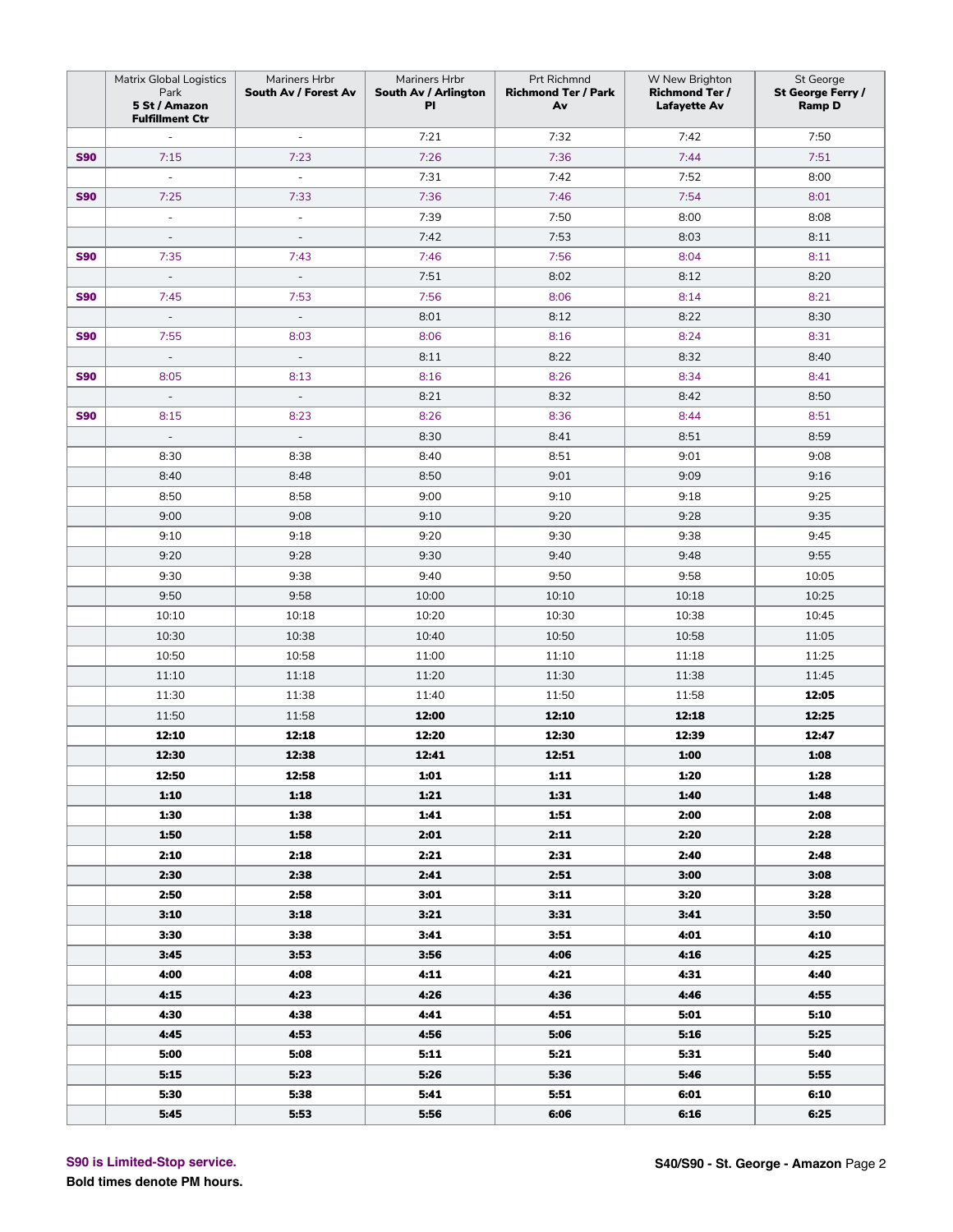| <b>Matrix Global Logistics</b><br>Park<br>5 St / Amazon<br><b>Fulfillment Ctr</b> | Mariners Hrbr<br>South Av / Forest Av | Mariners Hrbr<br>South Av / Arlington<br><b>PI</b> | <b>Prt Richmnd</b><br><b>Richmond Ter / Park</b><br>Av | W New Brighton<br><b>Richmond Ter /</b><br><b>Lafayette Av</b> | St George<br>St George Ferry /<br><b>Ramp D</b> |
|-----------------------------------------------------------------------------------|---------------------------------------|----------------------------------------------------|--------------------------------------------------------|----------------------------------------------------------------|-------------------------------------------------|
| 6:00                                                                              | 6:08                                  | 6:11                                               | 6:21                                                   | 6:31                                                           | 6:39                                            |
| 6:15                                                                              | 6:23                                  | 6:26                                               | 6:36                                                   | 6:44                                                           | 6:52                                            |
| 6:30                                                                              | 6:38                                  | 6:40                                               | 6:48                                                   | 6:56                                                           | 7:04                                            |
| 6:45                                                                              | 6:53                                  | 6:55                                               | 7:03                                                   | 7:11                                                           | 7:19                                            |
| 7:00                                                                              | 7:08                                  | 7:10                                               | 7:18                                                   | 7:26                                                           | 7:34                                            |
| 7:15                                                                              | 7:23                                  | 7:25                                               | 7:33                                                   | 7:40                                                           | 7:47                                            |
| 7:30                                                                              | 7:37                                  | 7:39                                               | 7:47                                                   | 7:54                                                           | 8:01                                            |
| 7:45                                                                              | 7:52                                  | 7:54                                               | 8:02                                                   | 8:09                                                           | 8:16                                            |
| 8:00                                                                              | 8:07                                  | 8:09                                               | 8:17                                                   | 8:24                                                           | 8:31                                            |
| 8:15                                                                              | 8:22                                  | 8:24                                               | 8:32                                                   | 8:39                                                           | 8:46                                            |
| 8:35                                                                              | 8:42                                  | 8:44                                               | 8:52                                                   | 8:59                                                           | 9:06                                            |
| 8:55                                                                              | 9:02                                  | 9:04                                               | 9:12                                                   | 9:19                                                           | 9:26                                            |
| 9:15                                                                              | 9:22                                  | 9:24                                               | 9:32                                                   | 9:39                                                           | 9:46                                            |
| 9:45                                                                              | 9:52                                  | 9:54                                               | 10:02                                                  | 10:09                                                          | 10:16                                           |
| 10:15                                                                             | 10:22                                 | 10:24                                              | 10:32                                                  | 10:39                                                          | 10:46                                           |
| 10:45                                                                             | 10:52                                 | 10:54                                              | 11:02                                                  | 11:09                                                          | 11:16                                           |
| 11:20                                                                             | 11:27                                 | 11:29                                              | 11:37                                                  | 11:44                                                          | 11:51                                           |
| 11:55                                                                             | 12:02                                 | 12:04                                              | 12:10                                                  | 12:18                                                          | 12:23                                           |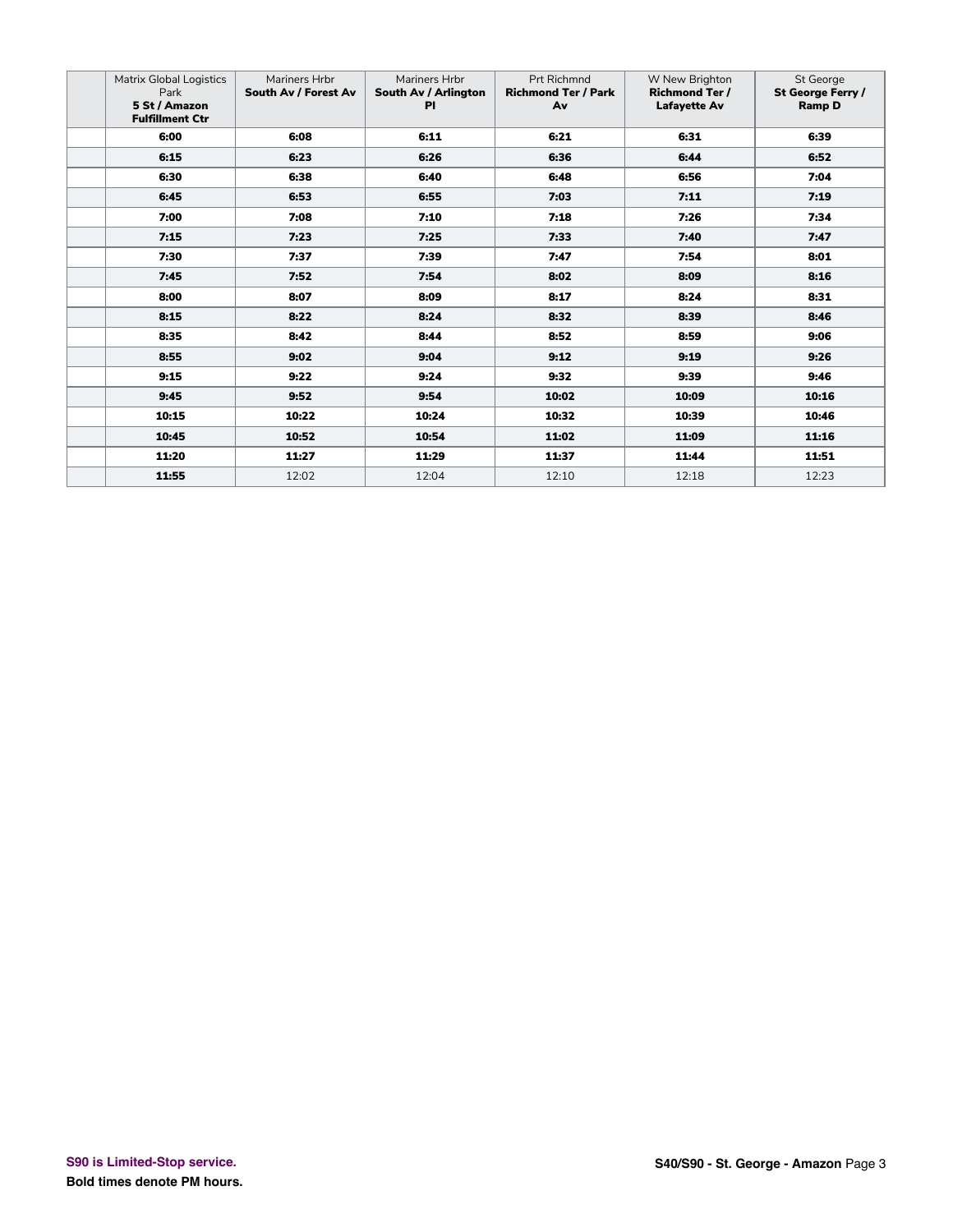|            | S40/S90 Weekday<br><b>To Matrix Global Logistics Park</b>     |                                                                |                                                 |                                             |                                       |                                                                                   |
|------------|---------------------------------------------------------------|----------------------------------------------------------------|-------------------------------------------------|---------------------------------------------|---------------------------------------|-----------------------------------------------------------------------------------|
|            | St George<br>St George Ferry /<br><b>Ramp D S40 &amp; S90</b> | W New Brighton<br><b>Richmond Ter /</b><br><b>Lafayette Av</b> | Prt Richmnd<br><b>Richmond Ter / Park</b><br>Av | Mariners Hrbr<br>South Av / Arlington<br>PI | Mariners Hrbr<br>Forest Av / South Av | <b>Matrix Global Logistics</b><br>Park<br>5 St / Amazon<br><b>Fulfillment Ctr</b> |
|            | 1:00                                                          | 1:07                                                           | 1:15                                            | 1:22                                        | 1:24                                  | 1:34                                                                              |
|            | 1:30                                                          | 1:37                                                           | 1:45                                            | 1:52                                        | 1:54                                  | 2:04                                                                              |
|            | 2:00                                                          | 2:07                                                           | 2:15                                            | 2:22                                        | 2:24                                  | 2:34                                                                              |
|            | 2:30                                                          | 2:37                                                           | 2:45                                            | 2:52                                        | 2:54                                  | 3:04                                                                              |
|            | 3:00                                                          | 3:07                                                           | 3:15                                            | 3:22                                        | 3:24                                  | 3:34                                                                              |
|            | 3:30                                                          | 3:37                                                           | 3:45                                            | 3:52                                        | 3:54                                  | 4:04                                                                              |
|            | 4:00                                                          | 4:07                                                           | 4:15                                            | 4:22                                        | 4:24                                  | 4:34                                                                              |
|            | 4:30                                                          | 4:38                                                           | 4:47                                            | 4:56                                        | 4:58                                  | 5:09                                                                              |
|            | 5:00                                                          | 5:08                                                           | 5:17                                            | 5:26                                        | 5:28                                  | 5:39                                                                              |
|            | 5:30                                                          | 5:38                                                           | 5:47                                            | 5:56                                        | 5:58                                  | 6:09                                                                              |
|            | 5:31                                                          | 5:39                                                           | 5:48                                            | 5:57                                        | 5:59                                  | 6:10                                                                              |
|            | 5:45                                                          | 5:53                                                           | 6:02                                            | 6:11                                        | 6:13                                  | 6:24                                                                              |
|            | 6:00                                                          | 6:08                                                           | 6:17                                            | 6:26                                        | 6:28                                  | 6:39                                                                              |
|            | 6:15                                                          | 6:23                                                           | 6:32                                            | 6:41                                        | 6:43                                  | 6:54                                                                              |
|            | 6:30                                                          | 6:38                                                           | 6:47                                            | 6:56                                        | 6:58                                  | 7:09                                                                              |
|            | 6:45                                                          | 6:53                                                           | 7:02                                            | 7:11                                        | 7:13                                  | 7:24                                                                              |
|            | 7:00                                                          | 7:08                                                           | 7:17                                            | 7:26                                        | 7:28                                  | 7:39                                                                              |
|            | 7:15                                                          | 7:23                                                           | 7:32                                            | 7:41                                        | 7:43                                  | 7:54                                                                              |
|            | 7:30                                                          | 7:38                                                           | 7:47                                            | 7:56                                        | 7:58                                  | 8:09                                                                              |
|            | 7:45                                                          | 7:53                                                           | 8:02                                            | 8:11                                        | 8:13                                  | 8:24                                                                              |
|            | 8:00                                                          | 8:08                                                           | 8:17                                            | 8:26                                        | 8:28                                  | 8:39                                                                              |
|            | 8:20                                                          | 8:28                                                           | 8:37                                            | 8:46                                        | 8:48                                  | 8:59                                                                              |
|            | 8:40                                                          | 8:48                                                           | 8:57                                            | 9:06                                        | 9:08                                  | 9:19                                                                              |
|            | 9:00                                                          | 9:08                                                           | 9:17                                            | 9:26                                        | 9:28                                  | 9:39                                                                              |
|            | 9:20                                                          | 9:28                                                           | 9:37                                            | 9:46                                        | 9:48                                  | 9:59                                                                              |
|            | 9:40                                                          | 9:48                                                           | 9:57                                            | 10:06                                       | 10:08                                 | 10:19                                                                             |
|            | 10:00                                                         | 10:08                                                          | 10:17                                           | 10:26                                       | 10:28                                 | 10:39                                                                             |
|            | 10:20                                                         | 10:28                                                          | 10:37                                           | 10:46                                       | 10:48                                 | 10:59                                                                             |
|            | 10:40                                                         | 10:48                                                          | 10:57                                           | 11:06                                       | 11:08                                 | 11:18                                                                             |
|            | 11:00                                                         | 11:08                                                          | 11:16                                           | 11:24                                       | 11:26                                 | 11:36                                                                             |
|            | 11:20                                                         | 11:28                                                          | 11:36                                           | 11:44                                       | 11:46                                 | 11:56                                                                             |
|            | 11:40                                                         | 11:48                                                          | 11:56                                           | 12:04                                       | 12:06                                 | 12:16                                                                             |
|            | 12:00                                                         | 12:08                                                          | 12:16                                           | 12:24                                       | 12:26                                 | 12:36                                                                             |
|            | 12:20                                                         | 12:28                                                          | 12:36                                           | 12:44                                       | 12:46                                 | 12:56                                                                             |
|            | 12:40                                                         | 12:48                                                          | 12:56                                           | 1:04                                        | 1:07                                  | 1:18                                                                              |
|            | 1:00                                                          | 1:08                                                           | 1:17                                            | 1:26                                        | 1:29                                  | 1:40                                                                              |
|            | 1:20                                                          | 1:28                                                           | 1:37                                            | 1:46                                        | 1:49                                  | 2:00                                                                              |
|            | 1:40                                                          | 1:48                                                           | 1:57                                            | 2:06                                        | 2:09                                  | 2:20                                                                              |
|            | 2:00                                                          | 2:08                                                           | 2:17                                            | 2:26                                        | 2:29                                  | 2:40                                                                              |
|            | 2:15                                                          | 2:23                                                           | 2:32                                            | 2:41                                        | 2:44                                  | 2:55                                                                              |
|            | 2:30                                                          | 2:38                                                           | 2:47                                            | 2:56                                        | 2:59                                  | 3:10                                                                              |
|            | 2:45                                                          | 2:53                                                           | 3:02                                            | 3:11                                        | 3:14                                  | 3:25                                                                              |
|            | 3:00                                                          | 3:08                                                           | 3:17                                            | 3:26                                        | 3:29                                  | 3:40                                                                              |
|            | 3:15                                                          | 3:23                                                           | 3:32                                            | 3:41                                        | 3:44                                  | 3:55                                                                              |
| <b>S90</b> | 3:30                                                          | 3:38                                                           | 3:46                                            | 3:55                                        | 3:57                                  | 4:06                                                                              |
|            | 3:33                                                          | 3:41                                                           | 3:50                                            | 3:59                                        | 4:02                                  | 4:13                                                                              |
|            | 3:45                                                          | 3:53                                                           | 4:02                                            | 4:11                                        | 4:14                                  | 4:25                                                                              |
| <b>S90</b> | 4:00                                                          | 4:08                                                           | 4:16                                            | 4:25                                        | 4:27                                  | 4:36                                                                              |
| <b>S90</b> | 4:02                                                          | 4:10                                                           | 4:18                                            | 4:27                                        | 4:29                                  | 4:38                                                                              |

**S90 is Limited-Stop service.**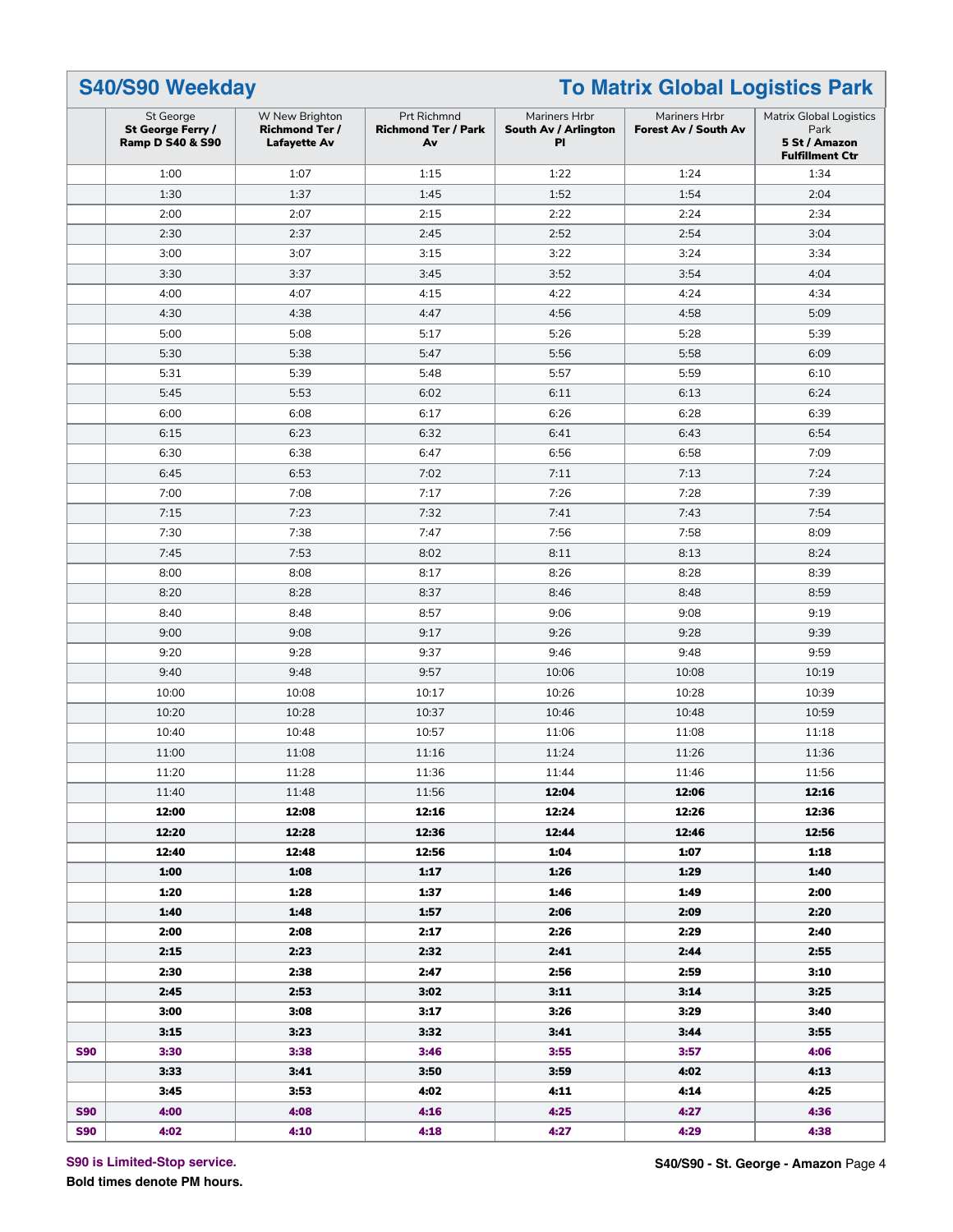|            | St George<br>St George Ferry /<br><b>Ramp D S40 &amp; S90</b> | W New Brighton<br><b>Richmond Ter /</b><br><b>Lafayette Av</b> | Prt Richmnd<br><b>Richmond Ter / Park</b><br>Av | Mariners Hrbr<br>South Av / Arlington<br>PI | Mariners Hrbr<br>Forest Av / South Av | <b>Matrix Global Logistics</b><br>Park<br>5 St / Amazon<br><b>Fulfillment Ctr</b> |
|------------|---------------------------------------------------------------|----------------------------------------------------------------|-------------------------------------------------|---------------------------------------------|---------------------------------------|-----------------------------------------------------------------------------------|
|            | 4:04                                                          | 4:12                                                           | 4:21                                            | 4:30                                        | 4:33                                  | 4:44                                                                              |
| <b>S90</b> | 4:15                                                          | 4:23                                                           | 4:31                                            | 4:40                                        | 4:42                                  | 4:51                                                                              |
|            | 4:18                                                          | 4:26                                                           | 4:35                                            | 4:44                                        | 4:47                                  | 4:58                                                                              |
| <b>S90</b> | 4:30                                                          | 4:38                                                           | 4:46                                            | 4:55                                        | 4:57                                  | 5:06                                                                              |
|            | 4:33                                                          | 4:41                                                           | 4:50                                            | 4:59                                        | 5:02                                  | 5:13                                                                              |
| <b>S90</b> | 4:50                                                          | 4:58                                                           | 5:06                                            | 5:15                                        | 5:17                                  | 5:26                                                                              |
|            | 4:53                                                          | 5:01                                                           | 5:10                                            | 5:19                                        | $\overline{\phantom{a}}$              | $\overline{\phantom{a}}$                                                          |
| <b>S90</b> | 5:10                                                          | 5:18                                                           | 5:26                                            | 5:35                                        | 5:37                                  | 5:46                                                                              |
| <b>S90</b> | 5:11                                                          | 5:19                                                           | 5:27                                            | 5:36                                        | 5:38                                  | 5:47                                                                              |
|            | 5:13                                                          | 5:21                                                           | 5:30                                            | 5:39                                        | $\overline{\phantom{a}}$              | $\overline{\phantom{a}}$                                                          |
| <b>S90</b> | 5:15                                                          | 5:23                                                           | 5:31                                            | 5:40                                        | 5:42                                  | 5:51                                                                              |
| <b>S90</b> | 5:30                                                          | 5:38                                                           | 5:46                                            | 5:55                                        | 5:57                                  | 6:06                                                                              |
|            | 5:33                                                          | 5:41                                                           | 5:50                                            | 5:59                                        | $\overline{\phantom{a}}$              | $\overline{\phantom{a}}$                                                          |
| <b>S90</b> | 5:45                                                          | 5:53                                                           | 6:01                                            | 6:10                                        | 6:12                                  | 6:21                                                                              |
|            | 5:48                                                          | 5:56                                                           | 6:05                                            | 6:13                                        | 6:15                                  | 6:26                                                                              |
| <b>S90</b> | 6:00                                                          | 6:08                                                           | 6:16                                            | 6:25                                        | 6:27                                  | 6:36                                                                              |
|            | 6:02                                                          | 6:09                                                           | 6:18                                            | 6:26                                        | $\overline{\phantom{a}}$              | $\sim$                                                                            |
| <b>S90</b> | 6:15                                                          | 6:23                                                           | 6:31                                            | 6:40                                        | 6:42                                  | 6:51                                                                              |
|            | 6:18                                                          | 6:25                                                           | 6:34                                            | 6:42                                        | $\overline{\phantom{a}}$              |                                                                                   |
|            | 6:30                                                          | 6:37                                                           | 6:46                                            | 6:54                                        | 6:56                                  | 7:07                                                                              |
| <b>S90</b> | 6:45                                                          | 6:53                                                           | 7:01                                            | 7:10                                        | 7:12                                  | 7:21                                                                              |
|            | 6:48                                                          | 6:55                                                           | 7:04                                            | 7:12                                        | $\overline{\phantom{a}}$              | $\overline{\phantom{a}}$                                                          |
| <b>S90</b> | 7:00                                                          | 7:08                                                           | 7:16                                            | 7:25                                        | 7:27                                  | 7:36                                                                              |
|            | 7:03                                                          | 7:10                                                           | 7:19                                            | 7:27                                        | 7:29                                  | 7:40                                                                              |
| <b>S90</b> | 7:15                                                          | 7:23                                                           | 7:31                                            | 7:40                                        | 7:42                                  | 7:51                                                                              |
|            | 7:18                                                          | 7:25                                                           | 7:34                                            | 7:42                                        | 7:44                                  | 7:55                                                                              |
|            | 7:30                                                          | 7:37                                                           | 7:46                                            | 7:54                                        | 7:56                                  | 8:07                                                                              |
|            | 7:50                                                          | 7:57                                                           | 8:06                                            | 8:14                                        | 8:16                                  | 8:26                                                                              |
|            | 8:10                                                          | 8:17                                                           | 8:25                                            | 8:33                                        | 8:35                                  | 8:45                                                                              |
|            | 8:11                                                          | 8:18                                                           | 8:26                                            | 8:34                                        | 8:36                                  | 8:46                                                                              |
| <b>S90</b> | 8:30                                                          | 8:38                                                           | 8:46                                            | 8:55                                        | 8:57                                  | 9:06                                                                              |
|            | 8:33                                                          | 8:40                                                           | 8:48                                            | 8:56                                        | $\overline{\phantom{a}}$              | ÷,                                                                                |
|            | 8:36                                                          | 8:43                                                           | 8:51                                            | 8:59                                        | $\overline{\phantom{a}}$              |                                                                                   |
| <b>S90</b> | 9:00                                                          | 9:08                                                           | 9:16                                            | 9:25                                        | 9:27                                  | 9:36                                                                              |
|            | 9:03                                                          | 9:10                                                           | 9:18                                            | 9:26                                        | $\sim$                                | $\sim$                                                                            |
|            | 9:30                                                          | 9:37                                                           | 9:45                                            | 9:53                                        | 9:55                                  | 10:05                                                                             |
| <b>S90</b> | 10:00                                                         | 10:08                                                          | 10:16                                           | 10:25                                       | 10:27                                 | 10:36                                                                             |
|            | 10:03                                                         | 10:10                                                          | 10:18                                           | 10:26                                       | $\sim$                                | $\sim$                                                                            |
|            | 10:30                                                         | 10:37                                                          | 10:45                                           | 10:53                                       | 10:55                                 | 11:05                                                                             |
| <b>S90</b> | 11:00                                                         | 11:08                                                          | 11:16                                           | 11:25                                       | 11:27                                 | 11:36                                                                             |
|            | 11:03                                                         | 11:10                                                          | 11:18                                           | 11:26                                       | 11:28                                 | 11:38                                                                             |
|            | 11:30                                                         | 11:37                                                          | 11:45                                           | 11:53                                       | 11:55                                 | 12:05                                                                             |
|            | 12:00                                                         | 12:07                                                          | 12:15                                           | 12:22                                       | 12:24                                 | 12:34                                                                             |
|            | 12:30                                                         | 12:37                                                          | 12:45                                           | 12:52                                       | 12:54                                 | 1:04                                                                              |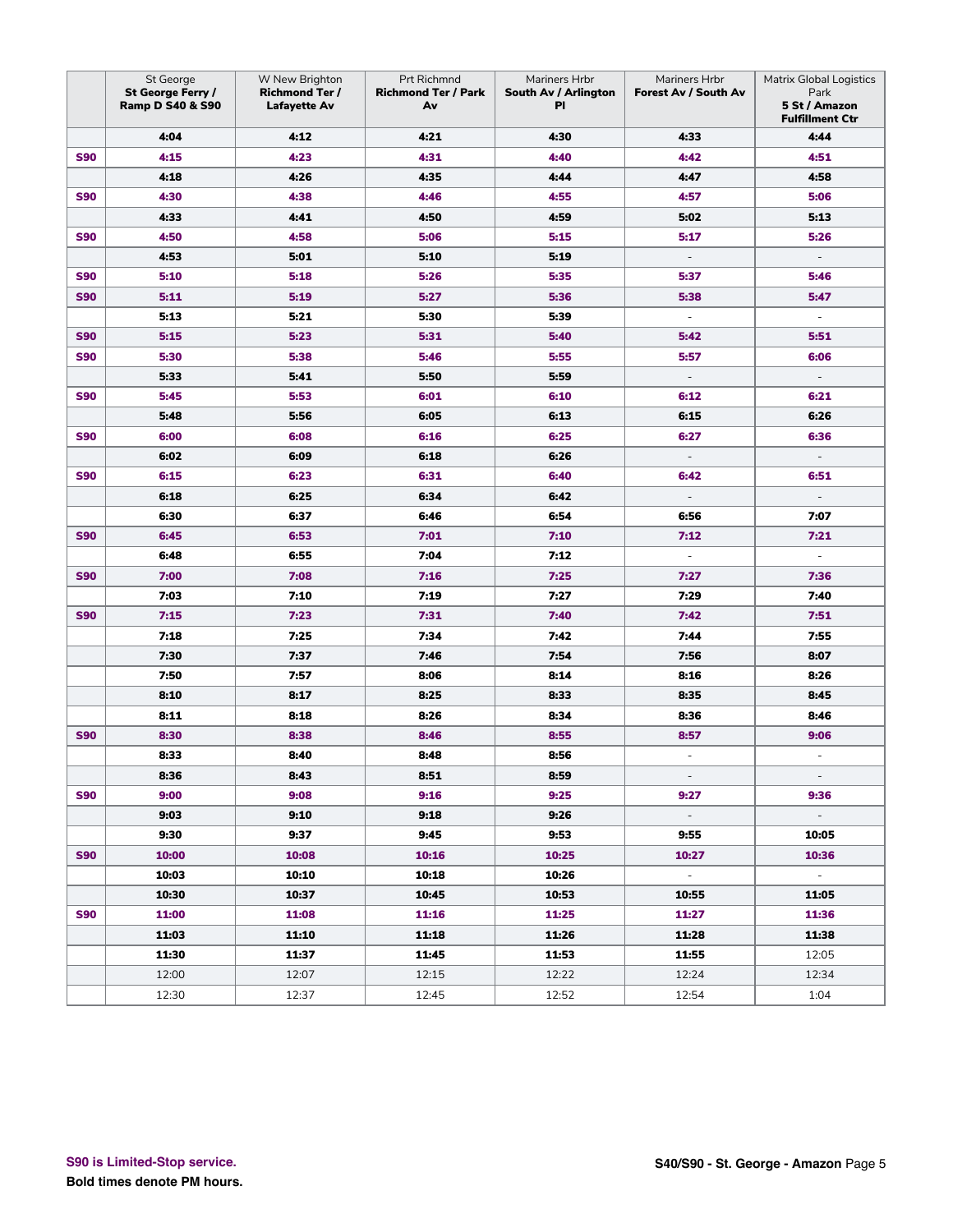| <b>To St George</b><br><b>S40/S90 Saturday</b>                                    |                                       |                                             |                                                        |                                                                |                                                 |  |
|-----------------------------------------------------------------------------------|---------------------------------------|---------------------------------------------|--------------------------------------------------------|----------------------------------------------------------------|-------------------------------------------------|--|
| <b>Matrix Global Logistics</b><br>Park<br>5 St / Amazon<br><b>Fulfillment Ctr</b> | Mariners Hrbr<br>South Av / Forest Av | Mariners Hrbr<br>South Av / Arlington<br>PI | <b>Prt Richmnd</b><br><b>Richmond Ter / Park</b><br>Av | W New Brighton<br><b>Richmond Ter /</b><br><b>Lafayette Av</b> | St George<br>St George Ferry /<br><b>Ramp D</b> |  |
| 12:20                                                                             | 12:27                                 | 12:29                                       | 12:37                                                  | 12:45                                                          | 12:51                                           |  |
| 12:50                                                                             | 12:57                                 | 12:59                                       | 1:07                                                   | 1:15                                                           | 1:21                                            |  |
| 1:20                                                                              | 1:27                                  | 1:29                                        | 1:37                                                   | 1:45                                                           | 1:51                                            |  |
| 1:50                                                                              | 1:57                                  | 1:59                                        | 2:07                                                   | 2:15                                                           | 2:21                                            |  |
| 2:20                                                                              | 2:27                                  | 2:29                                        | 2:37                                                   | 2:45                                                           | 2:51                                            |  |
| 2:50                                                                              | 2:57                                  | 2:59                                        | 3:07                                                   | 3:15                                                           | 3:21                                            |  |
| 3:20                                                                              | 3:27                                  | 3:29                                        | 3:37                                                   | 3:45                                                           | 3:51                                            |  |
| 3:50                                                                              | 3:57                                  | 3:59                                        | 4:07                                                   | 4:15                                                           | 4:21                                            |  |
| 4:20                                                                              | 4:27                                  | 4:29                                        | 4:37                                                   | 4:45                                                           | 4:51                                            |  |
| 4:50                                                                              | 4:57                                  | 4:59                                        | 5:07                                                   | 5:15                                                           | 5:21                                            |  |
| 5:20                                                                              | 5:27                                  | 5:29                                        | 5:37                                                   | 5:45                                                           | 5:51                                            |  |
| 5:50                                                                              | 5:57                                  | 5:59                                        | 6:09                                                   | 6:17                                                           | 6:23                                            |  |
| 6:20                                                                              | 6:27                                  | 6:29                                        | 6:39                                                   | 6:47                                                           | 6:53                                            |  |
| 6:40                                                                              | 6:47                                  | 6:50                                        | 7:00                                                   | 7:08                                                           | 7:14                                            |  |
| 7:00                                                                              | 7:07                                  | 7:10                                        | 7:20                                                   | 7:28                                                           | 7:34                                            |  |
| 7:20                                                                              | 7:27                                  | 7:30                                        | 7:40                                                   | 7:48                                                           | 7:54                                            |  |
| 7:40                                                                              | 7:47                                  | 7:50                                        | 8:00                                                   | 8:08                                                           | 8:14                                            |  |
| 8:10                                                                              | 8:17                                  | 8:20                                        | 8:30                                                   | 8:38                                                           | 8:44                                            |  |
| 8:40                                                                              | 8:47                                  | 8:50                                        | 9:00                                                   | 9:08                                                           | 9:14                                            |  |
| 9:10                                                                              | 9:17                                  | 9:20                                        | 9:30                                                   | 9:38                                                           | 9:44                                            |  |
| 9:40                                                                              | 9:47                                  | 9:50                                        | 10:00                                                  | 10:08                                                          | 10:14                                           |  |
| 10:10                                                                             | 10:17                                 | 10:20                                       | 10:30                                                  | 10:38                                                          | 10:44                                           |  |
| 10:40                                                                             | 10:47                                 | 10:50                                       | 11:00                                                  | 11:08                                                          | 11:14                                           |  |
| 11:00                                                                             | 11:07                                 | 11:10                                       | 11:20                                                  | 11:28                                                          | 11:34                                           |  |
| 11:20                                                                             | 11:27                                 | 11:30                                       | 11:40                                                  | 11:48                                                          | 11:54                                           |  |
| 11:40                                                                             | 11:47                                 | 11:50                                       | 12:00                                                  | 12:08                                                          | 12:14                                           |  |
| 12:00                                                                             | 12:07                                 | 12:10                                       | 12:20                                                  | 12:28                                                          | 12:34                                           |  |
| 12:20                                                                             | 12:27                                 | 12:30                                       | 12:40                                                  | 12:48                                                          | 12:54                                           |  |
| 12:35                                                                             | 12:42                                 | 12:45                                       | 12:55                                                  | 1:03                                                           | 1:09                                            |  |
| 12:50                                                                             | 12:57                                 | 1:00                                        | 1:10                                                   | 1:18                                                           | 1:24                                            |  |
| 1:05                                                                              | 1:12                                  | 1:15                                        | 1:25                                                   | 1:33                                                           | 1:39                                            |  |
| 1:20                                                                              | 1:27                                  | 1:30                                        | 1:40                                                   | 1:48                                                           | 1:54                                            |  |
| 1:35                                                                              | 1:42                                  | 1:45                                        | 1:55                                                   | 2:03                                                           | 2:09                                            |  |
| 1:50                                                                              | 1:57                                  | 2:00                                        | 2:10                                                   | 2:18                                                           | 2:24                                            |  |
| 2:05                                                                              | 2:12                                  | 2:15                                        | 2:25                                                   | 2:33                                                           | 2:39                                            |  |
| 2:20                                                                              | 2:27                                  | 2:30                                        | 2:40                                                   | 2:48                                                           | 2:54                                            |  |
| 2:35                                                                              | 2:42                                  | 2:45                                        | 2:55                                                   | 3:03                                                           | 3:09                                            |  |
| 2:50                                                                              | 2:57                                  | 3:00                                        | 3:10                                                   | 3:18                                                           | 3:24                                            |  |
| 3:05                                                                              | 3:12                                  | 3:15                                        | 3:25                                                   | 3:33                                                           | 3:39                                            |  |
| 3:20                                                                              | 3:27                                  | 3:30                                        | 3:40                                                   | 3:48                                                           | 3:54                                            |  |
| 3:35                                                                              | 3:42                                  | 3:45                                        | 3:55                                                   | 4:03                                                           | 4:09                                            |  |
| 3:50                                                                              | 3:57                                  | 4:00                                        | 4:10                                                   | 4:18                                                           | 4:24                                            |  |
| 4:05                                                                              | 4:12                                  | 4:15                                        | 4:25                                                   | 4:33                                                           | 4:39                                            |  |
| 4:20                                                                              | 4:27                                  | 4:30                                        | 4:40                                                   | 4:48                                                           | 4:54                                            |  |
| 4:35                                                                              | 4:42                                  | 4:45                                        | 4:55                                                   | 5:03                                                           | 5:09                                            |  |
| 4:50                                                                              | 4:57                                  | 5:00                                        | 5:10                                                   | 5:18                                                           | 5:24                                            |  |
|                                                                                   |                                       |                                             |                                                        |                                                                |                                                 |  |

**S90 is Limited-Stop service.**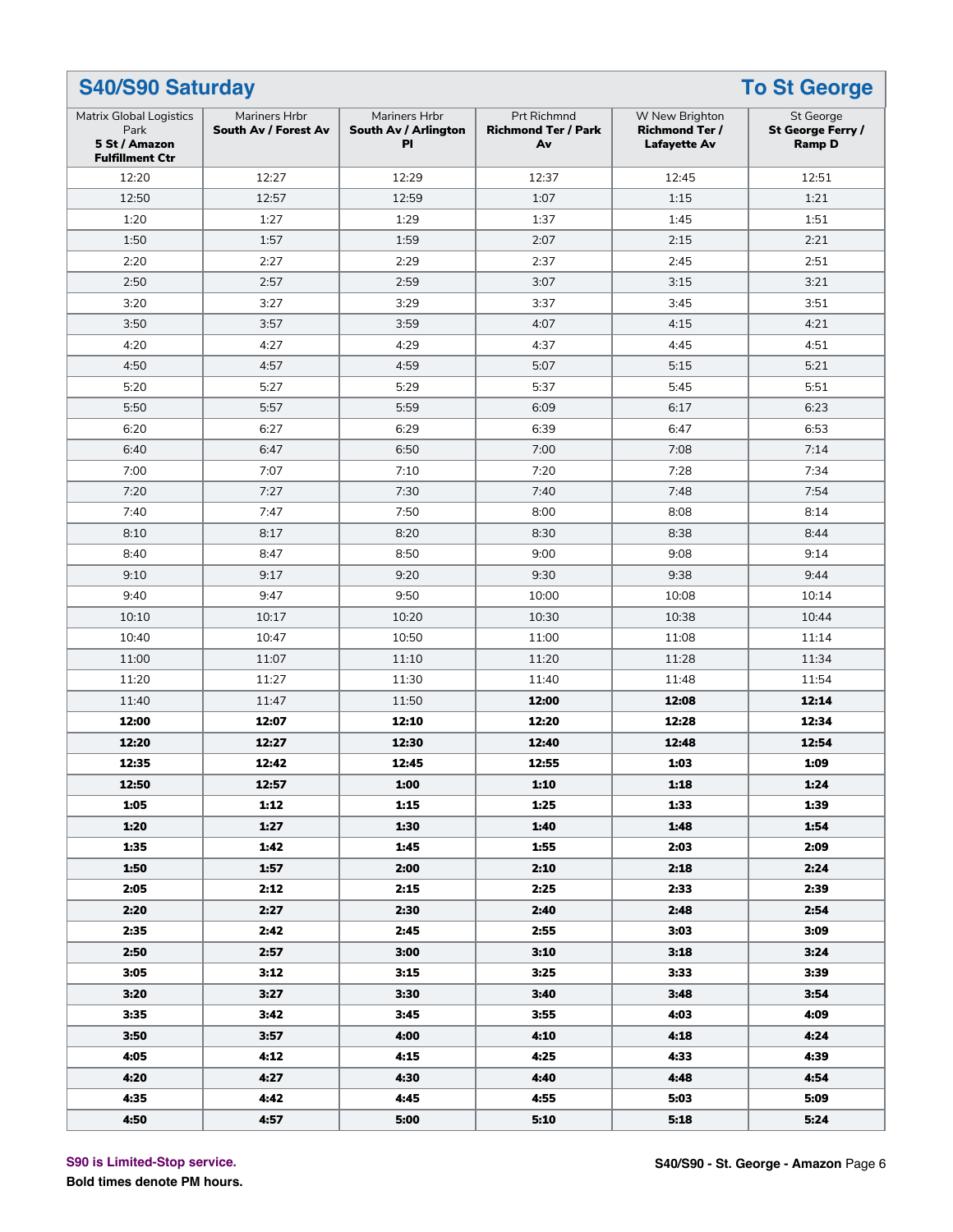| <b>Matrix Global Logistics</b><br>Park<br>5 St / Amazon<br><b>Fulfillment Ctr</b> | Mariners Hrbr<br>South Av / Forest Av | Mariners Hrbr<br>South Av / Arlington<br><b>PI</b> | <b>Prt Richmnd</b><br><b>Richmond Ter / Park</b><br>Av | W New Brighton<br><b>Richmond Ter/</b><br><b>Lafayette Av</b> | St George<br>St George Ferry /<br><b>Ramp D</b> |
|-----------------------------------------------------------------------------------|---------------------------------------|----------------------------------------------------|--------------------------------------------------------|---------------------------------------------------------------|-------------------------------------------------|
| 5:05                                                                              | 5:12                                  | 5:15                                               | 5:25                                                   | 5:33                                                          | 5:39                                            |
| 5:20                                                                              | 5:27                                  | 5:30                                               | 5:40                                                   | 5:48                                                          | 5:54                                            |
| 5:35                                                                              | 5:42                                  | 5:45                                               | 5:55                                                   | 6:03                                                          | 6:08                                            |
| 5:50                                                                              | 5:57                                  | 6:00                                               | 6:09                                                   | 6:17                                                          | 6:22                                            |
| 6:05                                                                              | 6:12                                  | 6:15                                               | 6:24                                                   | 6:32                                                          | 6:37                                            |
| 6:20                                                                              | 6:27                                  | 6:30                                               | 6:39                                                   | 6:47                                                          | 6:52                                            |
| 6:35                                                                              | 6:42                                  | 6:45                                               | 6:54                                                   | 7:02                                                          | 7:07                                            |
| 6:50                                                                              | 6:57                                  | 7:00                                               | 7:09                                                   | 7:17                                                          | 7:22                                            |
| 7:20                                                                              | 7:27                                  | 7:30                                               | 7:39                                                   | 7:47                                                          | 7:52                                            |
| 7:50                                                                              | 7:57                                  | 8:00                                               | 8:09                                                   | 8:17                                                          | 8:22                                            |
| 8:20                                                                              | 8:27                                  | 8:30                                               | 8:39                                                   | 8:47                                                          | 8:52                                            |
| 8:50                                                                              | 8:57                                  | 9:00                                               | 9:09                                                   | 9:17                                                          | 9:22                                            |
| 9:20                                                                              | 9:27                                  | 9:30                                               | 9:39                                                   | 9:47                                                          | 9:52                                            |
| 9:50                                                                              | 9:57                                  | 10:00                                              | 10:08                                                  | 10:15                                                         | 10:20                                           |
| 10:20                                                                             | 10:27                                 | 10:29                                              | 10:37                                                  | 10:44                                                         | 10:49                                           |
| 10:50                                                                             | 10:57                                 | 10:59                                              | 11:07                                                  | 11:14                                                         | 11:19                                           |
| 11:20                                                                             | 11:27                                 | 11:29                                              | 11:37                                                  | 11:44                                                         | 11:49                                           |
| 11:50                                                                             | 11:57                                 | 11:59                                              | 12:07                                                  | 12:14                                                         | 12:19                                           |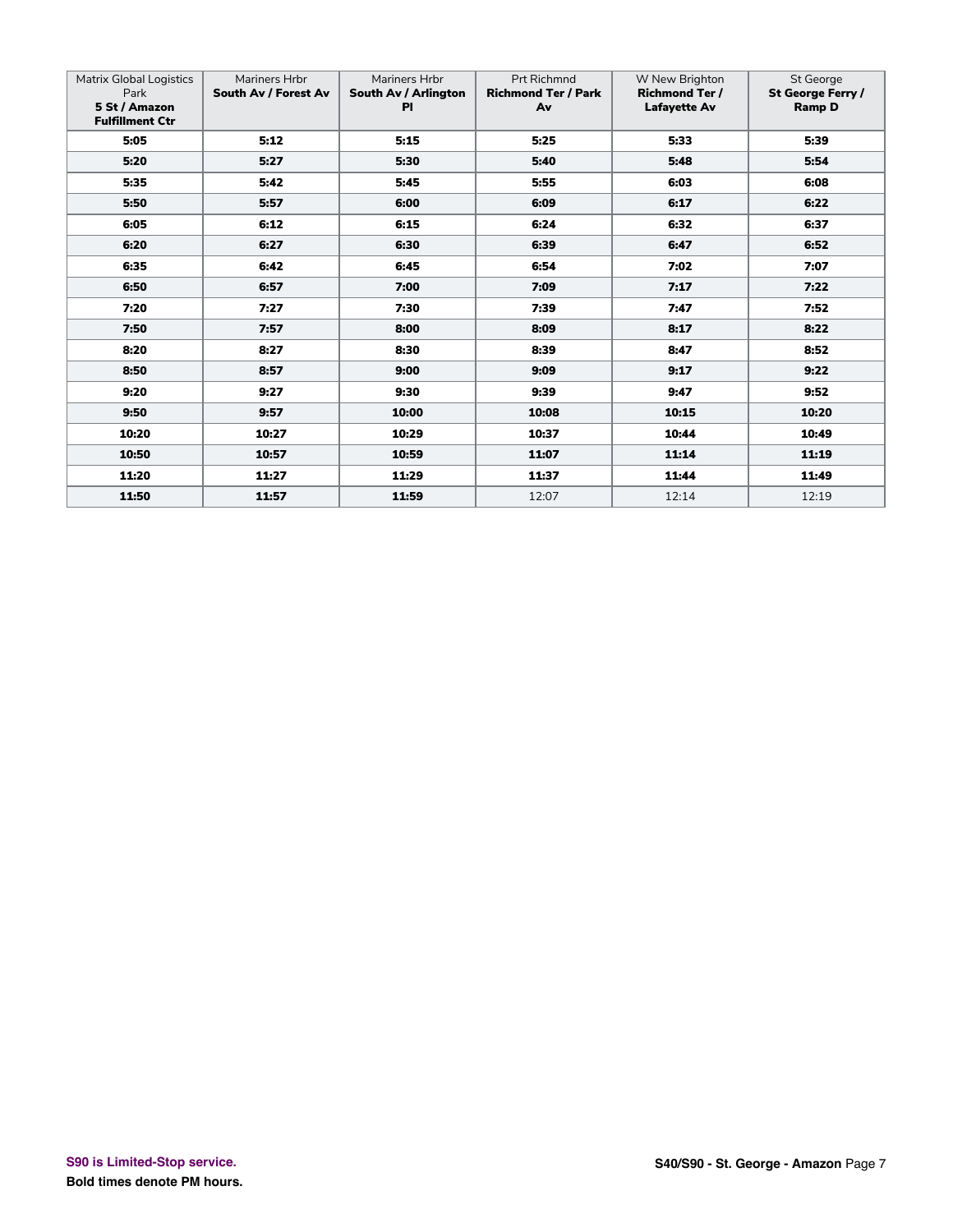| S40/S90 Saturday                                              |                                                                |                                                 | <b>To Matrix Global Logistics Park</b>      |                                       |                                                                                   |  |
|---------------------------------------------------------------|----------------------------------------------------------------|-------------------------------------------------|---------------------------------------------|---------------------------------------|-----------------------------------------------------------------------------------|--|
| St George<br>St George Ferry /<br><b>Ramp D S40 &amp; S90</b> | W New Brighton<br><b>Richmond Ter /</b><br><b>Lafayette Av</b> | Prt Richmnd<br><b>Richmond Ter / Park</b><br>Av | Mariners Hrbr<br>South Av / Arlington<br>ΡI | Mariners Hrbr<br>Forest Av / South Av | <b>Matrix Global Logistics</b><br>Park<br>5 St / Amazon<br><b>Fulfillment Ctr</b> |  |
| 1:00                                                          | 1:06                                                           | 1:14                                            | 1:22                                        | 1:25                                  | 1:33                                                                              |  |
| 1:30                                                          | 1:36                                                           | 1:44                                            | 1:52                                        | 1:55                                  | 2:03                                                                              |  |
| 2:00                                                          | 2:06                                                           | 2:14                                            | 2:22                                        | 2:25                                  | 2:33                                                                              |  |
| 2:30                                                          | 2:36                                                           | 2:44                                            | 2:52                                        | 2:55                                  | 3:03                                                                              |  |
| 3:00                                                          | 3:06                                                           | 3:14                                            | 3:22                                        | 3:25                                  | 3:33                                                                              |  |
| 3:30                                                          | 3:36                                                           | 3:44                                            | 3:52                                        | 3:55                                  | 4:03                                                                              |  |
| 4:00                                                          | 4:06                                                           | 4:14                                            | 4:22                                        | 4:25                                  | 4:33                                                                              |  |
| 4:30                                                          | 4:36                                                           | 4:44                                            | 4:52                                        | 4:55                                  | 5:03                                                                              |  |
| 5:00                                                          | 5:06                                                           | 5:14                                            | 5:22                                        | 5:25                                  | 5:33                                                                              |  |
| 5:30                                                          | 5:36                                                           | 5:44                                            | 5:52                                        | 5:55                                  | 6:03                                                                              |  |
| 6:00                                                          | 6:06                                                           | 6:14                                            | 6:22                                        | 6:25                                  | 6:33                                                                              |  |
| 6:30                                                          | 6:36                                                           | 6:44                                            | 6:52                                        | 6:55                                  | 7:03                                                                              |  |
| 7:00                                                          | 7:06                                                           | 7:14                                            | 7:22                                        | 7:25                                  | 7:33                                                                              |  |
| 7:30                                                          | 7:36                                                           | 7:44                                            | 7:52                                        | 7:55                                  | 8:03                                                                              |  |
| 8:00                                                          | 8:06                                                           | 8:14                                            | 8:22                                        | 8:25                                  | 8:34                                                                              |  |
| 8:30                                                          | 8:36                                                           | 8:44                                            | 8:52                                        | 8:55                                  | 9:04                                                                              |  |
| 9:00                                                          | 9:06                                                           | 9:14                                            | 9:22                                        | 9:25                                  | 9:34                                                                              |  |
| 9:30                                                          | 9:36                                                           | 9:44                                            | 9:52                                        | 9:55                                  | 10:04                                                                             |  |
| 10:00                                                         | 10:06                                                          | 10:14                                           | 10:22                                       | 10:25                                 | 10:34                                                                             |  |
| 10:30                                                         | 10:36                                                          | 10:44                                           | 10:52                                       | 10:55                                 | 11:04                                                                             |  |
| 11:00                                                         | 11:06                                                          | 11:15                                           | 11:24                                       | 11:27                                 | 11:36                                                                             |  |
| 11:30                                                         | 11:36                                                          | 11:45                                           | 11:54                                       | 11:57                                 | 12:06                                                                             |  |
| 12:00                                                         | 12:06                                                          | 12:15                                           | 12:24                                       | 12:27                                 | 12:36                                                                             |  |
| 12:30                                                         | 12:36                                                          | 12:45                                           | 12:54                                       | 12:57                                 | 1:06                                                                              |  |
| 1:00                                                          | 1:06                                                           | 1:15                                            | 1:24                                        | 1:27                                  | 1:36                                                                              |  |
| 1:15                                                          | 1:21                                                           | 1:30                                            | 1:39                                        | 1:42                                  | 1:50                                                                              |  |
| 1:30                                                          | 1:36                                                           | 1:44                                            | 1:53                                        | 1:56                                  | 2:04                                                                              |  |
| 1:45                                                          | 1:51                                                           | 1:59                                            | 2:08                                        | 2:11                                  | 2:19                                                                              |  |
| 2:00                                                          | 2:06                                                           | 2:14                                            | 2:23                                        | 2:26                                  | 2:34                                                                              |  |
| 2:15                                                          | 2:21                                                           | 2:29                                            | 2:38                                        | 2:41                                  | 2:49                                                                              |  |
| 2:30                                                          | 2:36                                                           | 2:44                                            | 2:53                                        | 2:56                                  | 3:04                                                                              |  |
| 2:45                                                          | 2:51                                                           | 2:59                                            | 3:08                                        | 3:11                                  | 3:19                                                                              |  |
| 3:00                                                          | 3:06                                                           | 3:14                                            | 3:23                                        | 3:26                                  | 3:34                                                                              |  |
| 3:15                                                          | 3:21                                                           | 3:29                                            | 3:38                                        | 3:41                                  | 3:49                                                                              |  |
| 3:30                                                          | 3:36                                                           | 3:44                                            | 3:53                                        | 3:56                                  | 4:04                                                                              |  |
| 3:45                                                          | 3:51                                                           | 3:59                                            | 4:08                                        | 4:11                                  | 4:19                                                                              |  |
| 4:00                                                          | 4:06                                                           | 4:14                                            | 4:23                                        | 4:26                                  | 4:34                                                                              |  |
| 4:15                                                          | 4:21                                                           | 4:29                                            | 4:38                                        | 4:41                                  | 4:49                                                                              |  |
| 4:30                                                          | 4:36                                                           | 4:44                                            | 4:53                                        | 4:56                                  | 5:04                                                                              |  |
| 4:45                                                          | 4:51                                                           | 4:59                                            | 5:08                                        | 5:11                                  | 5:19                                                                              |  |
| 5:00                                                          | 5:06                                                           | 5:14                                            | 5:23                                        | 5:26                                  | 5:34                                                                              |  |
| 5:15                                                          | 5:21                                                           | 5:29                                            | 5:38                                        | 5:41                                  | 5:49                                                                              |  |
| 5:30                                                          | 5:36                                                           | 5:44                                            | 5:53                                        | 5:56                                  | 6:04                                                                              |  |
| 5:45                                                          | 5:51                                                           | 5:59                                            | 6:08                                        | 6:11                                  | 6:19                                                                              |  |
| 6:00                                                          | 6:06                                                           | 6:14                                            | 6:23                                        | 6:26                                  | 6:34                                                                              |  |
| 6:15                                                          | 6:21                                                           | 6:29                                            | 6:38                                        | 6:41                                  | 6:49                                                                              |  |

**S90 is Limited-Stop service.**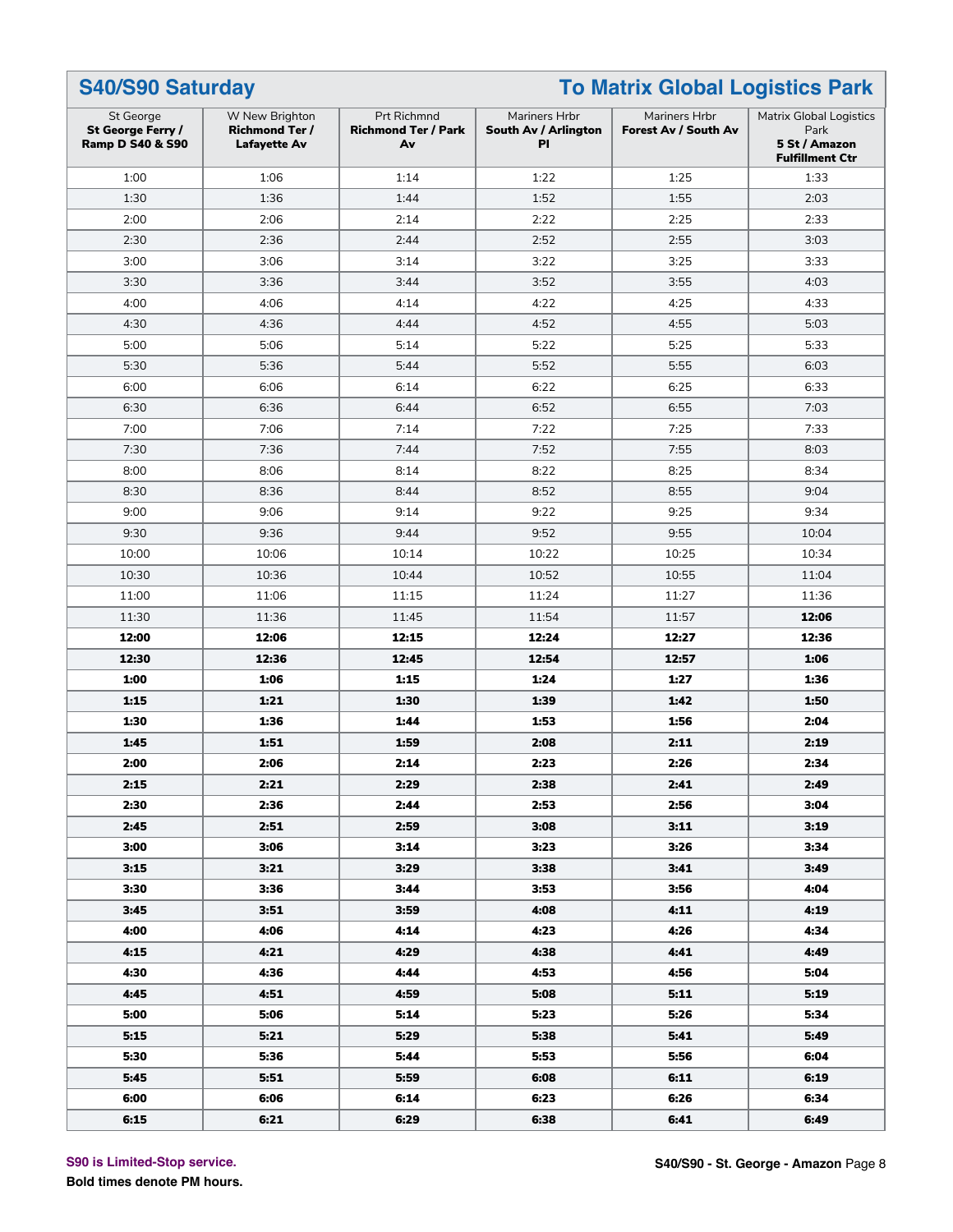| St George<br>St George Ferry /<br><b>Ramp D S40 &amp; S90</b> | W New Brighton<br><b>Richmond Ter /</b><br>Lafayette Av | Prt Richmnd<br><b>Richmond Ter / Park</b><br>Av | Mariners Hrbr<br>South Av / Arlington<br><b>PI</b> | Mariners Hrbr<br>Forest Av / South Av | <b>Matrix Global Logistics</b><br>Park<br>5 St / Amazon<br><b>Fulfillment Ctr</b> |
|---------------------------------------------------------------|---------------------------------------------------------|-------------------------------------------------|----------------------------------------------------|---------------------------------------|-----------------------------------------------------------------------------------|
| 6:30                                                          | 6:36                                                    | 6:44                                            | 6:53                                               | 6:56                                  | 7:04                                                                              |
| 6:45                                                          | 6:51                                                    | 6:59                                            | 7:08                                               | 7:11                                  | 7:19                                                                              |
| 7:00                                                          | 7:06                                                    | 7:14                                            | 7:23                                               | 7:26                                  | 7:34                                                                              |
| 7:15                                                          | 7:21                                                    | 7:29                                            | 7:38                                               | 7:41                                  | 7:49                                                                              |
| 7:30                                                          | 7:36                                                    | 7:44                                            | 7:53                                               | 7:56                                  | 8:04                                                                              |
| 7:45                                                          | 7:51                                                    | 7:59                                            | 8:08                                               | 8:11                                  | 8:19                                                                              |
| 8:00                                                          | 8:06                                                    | 8:14                                            | 8:23                                               | 8:26                                  | 8:34                                                                              |
| 8:30                                                          | 8:36                                                    | 8:44                                            | 8:53                                               | 8:56                                  | 9:04                                                                              |
| 9:00                                                          | 9:06                                                    | 9:14                                            | 9:23                                               | 9:26                                  | 9:34                                                                              |
| 9:30                                                          | 9:36                                                    | 9:44                                            | 9:53                                               | 9:56                                  | 10:04                                                                             |
| 10:00                                                         | 10:06                                                   | 10:14                                           | 10:23                                              | 10:26                                 | 10:34                                                                             |
| 10:30                                                         | 10:36                                                   | 10:44                                           | 10:53                                              | 10:56                                 | 11:04                                                                             |
| 11:00                                                         | 11:06                                                   | 11:14                                           | 11:23                                              | 11:26                                 | 11:34                                                                             |
| 11:30                                                         | 11:36                                                   | 11:44                                           | 11:53                                              | 11:56                                 | 12:04                                                                             |
| 12:00                                                         | 12:06                                                   | 12:14                                           | 12:23                                              | 12:26                                 | 12:34                                                                             |
| 12:30                                                         | 12:36                                                   | 12:44                                           | 12:53                                              | 12:56                                 | 1:04                                                                              |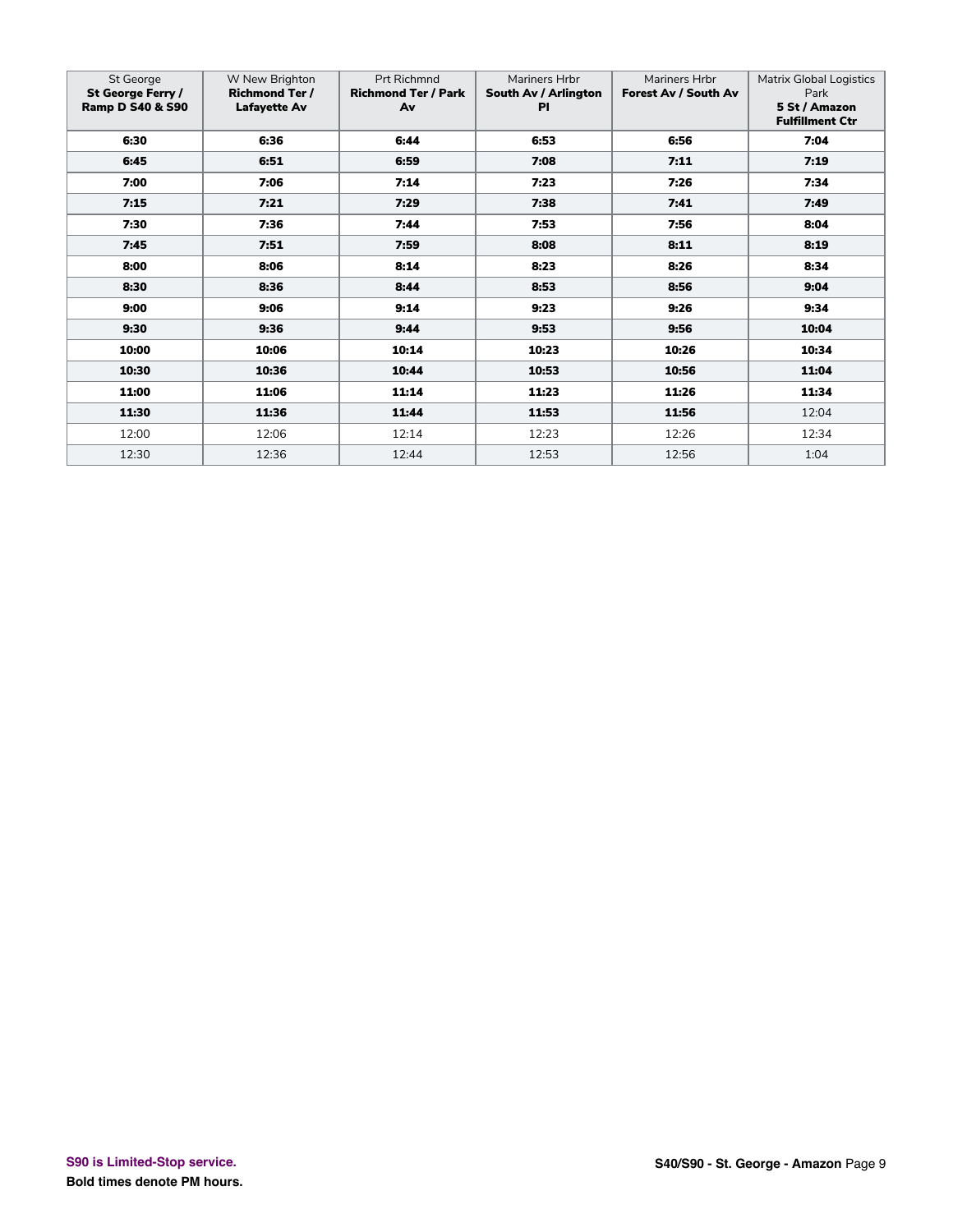| <b>To St George</b><br>S40/S90 Sunday                                             |                                       |                                                    |                                                 |                                                                |                                                 |  |
|-----------------------------------------------------------------------------------|---------------------------------------|----------------------------------------------------|-------------------------------------------------|----------------------------------------------------------------|-------------------------------------------------|--|
| <b>Matrix Global Logistics</b><br>Park<br>5 St / Amazon<br><b>Fulfillment Ctr</b> | Mariners Hrbr<br>South Av / Forest Av | Mariners Hrbr<br>South Av / Arlington<br><b>PI</b> | Prt Richmnd<br><b>Richmond Ter / Park</b><br>Av | W New Brighton<br><b>Richmond Ter /</b><br><b>Lafayette Av</b> | St George<br>St George Ferry /<br><b>Ramp D</b> |  |
| 12:20                                                                             | 12:26                                 | 12:29                                              | 12:36                                           | 12:43                                                          | 12:48                                           |  |
| 12:50                                                                             | 12:56                                 | 12:59                                              | 1:06                                            | 1:13                                                           | 1:18                                            |  |
| 1:20                                                                              | 1:26                                  | 1:29                                               | 1:36                                            | 1:43                                                           | 1:48                                            |  |
| 1:50                                                                              | 1:56                                  | 1:59                                               | 2:06                                            | 2:13                                                           | 2:18                                            |  |
| 2:20                                                                              | 2:26                                  | 2:29                                               | 2:36                                            | 2:43                                                           | 2:48                                            |  |
| 2:50                                                                              | 2:56                                  | 2:59                                               | 3:06                                            | 3:13                                                           | 3:18                                            |  |
| 3:20                                                                              | 3:26                                  | 3:29                                               | 3:36                                            | 3:43                                                           | 3:48                                            |  |
| 3:50                                                                              | 3:56                                  | 3:59                                               | 4:06                                            | 4:13                                                           | 4:18                                            |  |
| 4:20                                                                              | 4:26                                  | 4:29                                               | 4:36                                            | 4:43                                                           | 4:48                                            |  |
| 4:50                                                                              | 4:56                                  | 4:59                                               | 5:06                                            | 5:13                                                           | 5:18                                            |  |
| 5:20                                                                              | 5:26                                  | 5:29                                               | 5:36                                            | 5:43                                                           | 5:48                                            |  |
| 5:50                                                                              | 5:56                                  | 5:59                                               | 6:06                                            | 6:13                                                           | 6:18                                            |  |
| 6:20                                                                              | 6:26                                  | 6:29                                               | 6:36                                            | 6:43                                                           | 6:49                                            |  |
| 6:50                                                                              | 6:56                                  | 6:59                                               | 7:07                                            | 7:14                                                           | 7:20                                            |  |
| 7:20                                                                              | 7:26                                  | 7:29                                               | 7:37                                            | 7:44                                                           | 7:50                                            |  |
| 7:50                                                                              | 7:56                                  | 7:59                                               | 8:07                                            | 8:14                                                           | 8:20                                            |  |
| 8:20                                                                              | 8:26                                  | 8:29                                               | 8:37                                            | 8:44                                                           | 8:50                                            |  |
| 8:50                                                                              | 8:56                                  | 8:59                                               | 9:07                                            | 9:14                                                           | 9:20                                            |  |
| 9:20                                                                              | 9:26                                  | 9:29                                               | 9:37                                            | 9:44                                                           | 9:50                                            |  |
| 9:50                                                                              | 9:56                                  | 9:59                                               | 10:07                                           | 10:15                                                          | 10:22                                           |  |
| 10:20                                                                             | 10:27                                 | 10:30                                              | 10:40                                           | 10:48                                                          | 10:55                                           |  |
| 10:35                                                                             | 10:42                                 | 10:45                                              | 10:55                                           | 11:03                                                          | 11:10                                           |  |
| 10:50                                                                             | 10:57                                 | 11:00                                              | 11:10                                           | 11:18                                                          | 11:25                                           |  |
| 11:05                                                                             | 11:12                                 | 11:15                                              | 11:25                                           | 11:33                                                          | 11:39                                           |  |
| 11:20                                                                             | 11:27                                 | 11:30                                              | 11:39                                           | 11:48                                                          | 11:54                                           |  |
| 11:35                                                                             | 11:42                                 | 11:45                                              | 11:54                                           | 12:03                                                          | 12:09                                           |  |
| 11:50                                                                             | 11:57                                 | 12:00                                              | 12:09                                           | 12:18                                                          | 12:24                                           |  |
| 12:05                                                                             | 12:12                                 | 12:15                                              | 12:24                                           | 12:33                                                          | 12:39                                           |  |
| 12:20                                                                             | 12:27                                 | 12:30                                              | 12:39                                           | 12:48                                                          | 12:54                                           |  |
| 12:35                                                                             | 12:42                                 | 12:45                                              | 12:54                                           | 1:03                                                           | 1:09                                            |  |
| 12:50                                                                             | 12:57                                 | 1:00                                               | 1:09                                            | 1:18                                                           | 1:24                                            |  |
| 1:05                                                                              | 1:12                                  | 1:15                                               | 1:24                                            | 1:33                                                           | 1:39                                            |  |
| 1:20                                                                              | 1:27                                  | 1:30                                               | 1:39                                            | 1:48                                                           | 1:54                                            |  |
| 1:35                                                                              | 1:42                                  | 1:45                                               | 1:54                                            | 2:03                                                           | 2:09                                            |  |
| 1:50                                                                              | 1:57                                  | 2:00                                               | 2:09                                            | 2:18                                                           | 2:24                                            |  |
| 2:05                                                                              | 2:12                                  | 2:15                                               | 2:24                                            | 2:33                                                           | 2:39                                            |  |
| 2:20                                                                              | 2:27                                  | 2:30                                               | 2:39                                            | 2:48                                                           | 2:54                                            |  |
| 2:35                                                                              | 2:42                                  | 2:45                                               | 2:54                                            | 3:03                                                           | 3:09                                            |  |
| 2:50                                                                              | 2:57                                  | 3:00                                               | 3:09                                            | 3:18                                                           | 3:24                                            |  |
| 3:05                                                                              | 3:12                                  | 3:15                                               | 3:24                                            | 3:33                                                           | 3:39                                            |  |
| 3:20                                                                              | 3:27                                  | 3:30                                               | 3:39                                            | 3:48                                                           | 3:54                                            |  |
| 3:35                                                                              | 3:42                                  | 3:45                                               | 3:54                                            | 4:03                                                           | 4:09                                            |  |
| 3:50                                                                              | 3:57                                  | 4:00                                               | 4:09                                            | 4:18                                                           | 4:24                                            |  |
| 4:05                                                                              | 4:12                                  | 4:15                                               | 4:24                                            | 4:33                                                           | 4:39                                            |  |
| 4:20                                                                              | 4:27                                  | 4:30                                               | 4:39                                            | 4:48                                                           | 4:54                                            |  |
| 4:40                                                                              | 4:47                                  | 4:50                                               | 4:59                                            | 5:08                                                           | 5:14                                            |  |
|                                                                                   |                                       |                                                    |                                                 |                                                                |                                                 |  |

**S90 is Limited-Stop service.**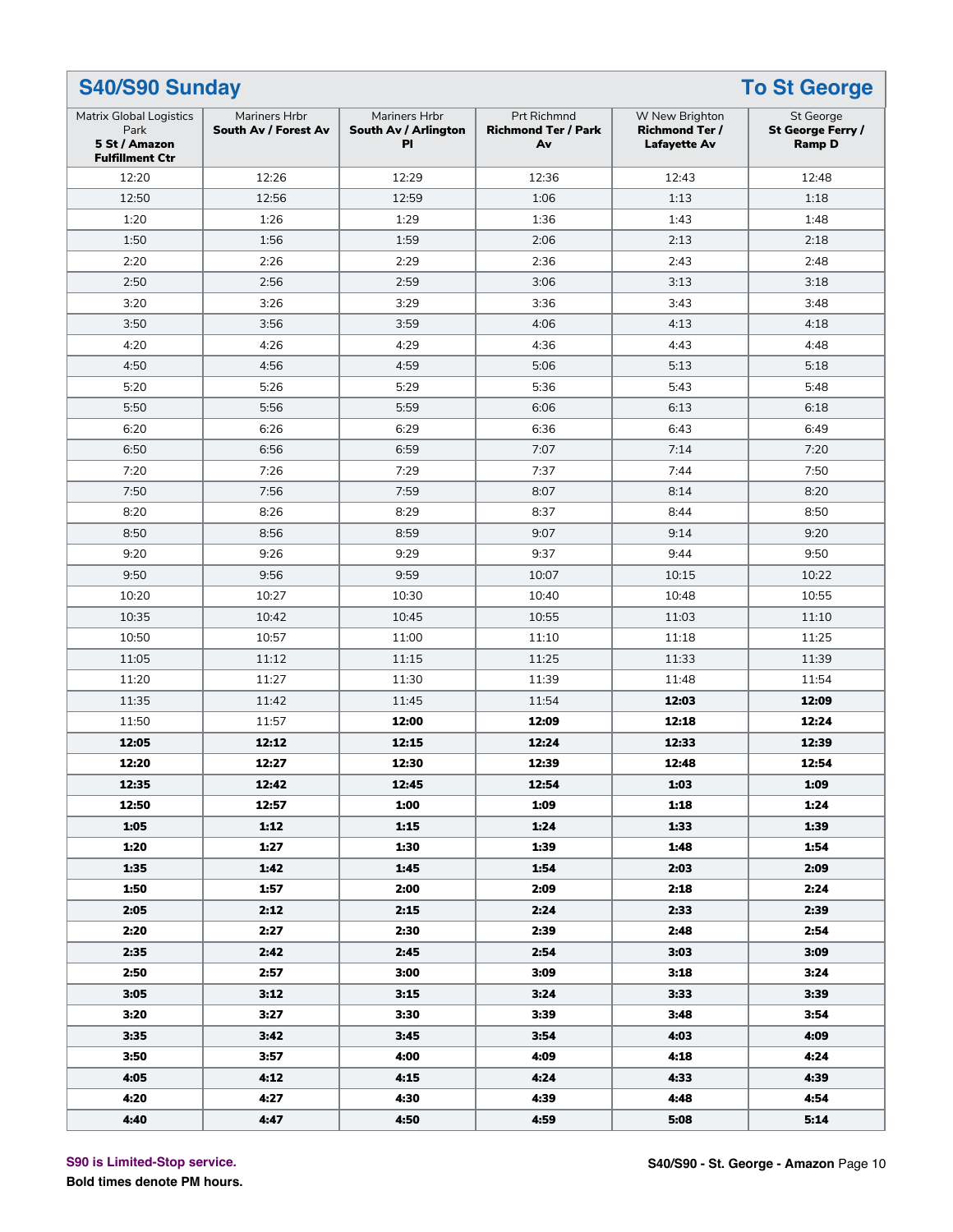| <b>Matrix Global Logistics</b><br>Park<br>5 St / Amazon<br><b>Fulfillment Ctr</b> | Mariners Hrbr<br>South Av / Forest Av | Mariners Hrbr<br>South Av / Arlington<br>PI | <b>Prt Richmnd</b><br><b>Richmond Ter / Park</b><br>Av | W New Brighton<br><b>Richmond Ter /</b><br><b>Lafayette Av</b> | St George<br>St George Ferry /<br><b>Ramp D</b> |
|-----------------------------------------------------------------------------------|---------------------------------------|---------------------------------------------|--------------------------------------------------------|----------------------------------------------------------------|-------------------------------------------------|
| 5:00                                                                              | 5:07                                  | 5:10                                        | 5:19                                                   | 5:28                                                           | 5:34                                            |
| 5:20                                                                              | 5:27                                  | 5:30                                        | 5:39                                                   | 5:48                                                           | 5:54                                            |
| 5:50                                                                              | 5:57                                  | 6:00                                        | 6:09                                                   | 6:18                                                           | 6:24                                            |
| 6:20                                                                              | 6:27                                  | 6:30                                        | 6:39                                                   | 6:48                                                           | 6:54                                            |
| 6:50                                                                              | 6:57                                  | 7:00                                        | 7:09                                                   | 7:18                                                           | 7:24                                            |
| 7:20                                                                              | 7:27                                  | 7:30                                        | 7:39                                                   | 7:48                                                           | 7:54                                            |
| 7:50                                                                              | 7:57                                  | 8:00                                        | 8:09                                                   | 8:18                                                           | 8:24                                            |
| 8:20                                                                              | 8:27                                  | 8:30                                        | 8:39                                                   | 8:48                                                           | 8:54                                            |
| 8:50                                                                              | 8:57                                  | 9:00                                        | 9:09                                                   | 9:18                                                           | 9:24                                            |
| 9:20                                                                              | 9:27                                  | 9:30                                        | 9:39                                                   | 9:48                                                           | 9:54                                            |
| 9:50                                                                              | 9:57                                  | 10:00                                       | 10:09                                                  | 10:18                                                          | 10:24                                           |
| 10:20                                                                             | 10:27                                 | 10:30                                       | 10:38                                                  | 10:45                                                          | 10:50                                           |
| 10:50                                                                             | 10:56                                 | 10:58                                       | 11:06                                                  | 11:13                                                          | 11:18                                           |
| 11:20                                                                             | 11:26                                 | 11:28                                       | 11:36                                                  | 11:43                                                          | 11:48                                           |
| 11:50                                                                             | 11:56                                 | 11:58                                       | 12:06                                                  | 12:13                                                          | 12:18                                           |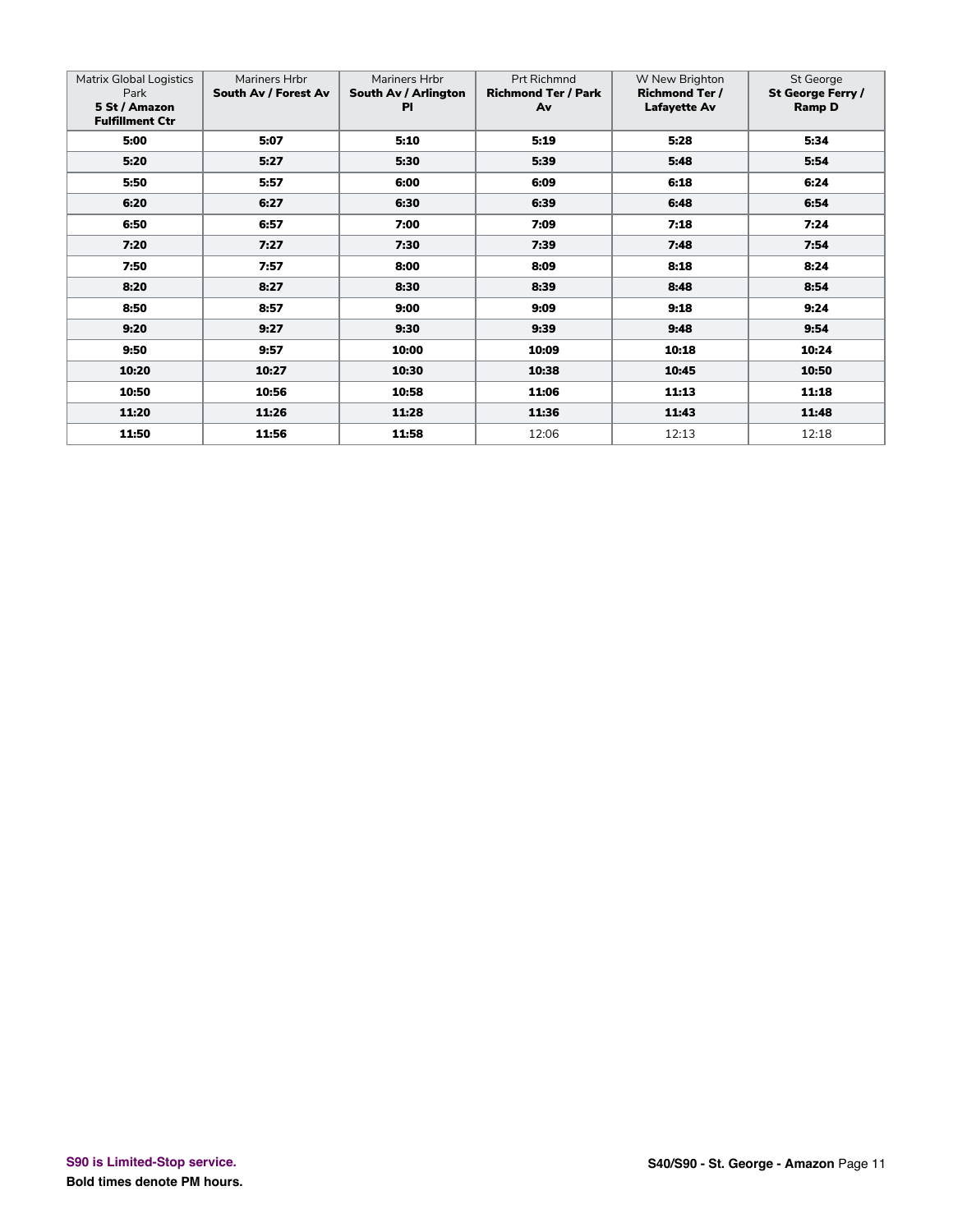| S40/S90 Sunday                                                |                                                                |                                                 | <b>To Matrix Global Logistics Park</b>             |                                       |                                                                                   |  |
|---------------------------------------------------------------|----------------------------------------------------------------|-------------------------------------------------|----------------------------------------------------|---------------------------------------|-----------------------------------------------------------------------------------|--|
| St George<br>St George Ferry /<br><b>Ramp D S40 &amp; S90</b> | W New Brighton<br><b>Richmond Ter /</b><br><b>Lafayette Av</b> | Prt Richmnd<br><b>Richmond Ter / Park</b><br>Av | Mariners Hrbr<br>South Av / Arlington<br><b>PI</b> | Mariners Hrbr<br>Forest Av / South Av | <b>Matrix Global Logistics</b><br>Park<br>5 St / Amazon<br><b>Fulfillment Ctr</b> |  |
| 1:00                                                          | 1:07                                                           | 1:15                                            | 1:23                                               | 1:25                                  | 1:33                                                                              |  |
| 1:30                                                          | 1:37                                                           | 1:45                                            | 1:53                                               | 1:55                                  | 2:03                                                                              |  |
| 2:00                                                          | 2:07                                                           | 2:15                                            | 2:23                                               | 2:25                                  | 2:33                                                                              |  |
| 2:30                                                          | 2:37                                                           | 2:45                                            | 2:53                                               | 2:55                                  | 3:03                                                                              |  |
| 3:00                                                          | 3:07                                                           | 3:15                                            | 3:23                                               | 3:25                                  | 3:33                                                                              |  |
| 3:30                                                          | 3:36                                                           | 3:43                                            | 3:50                                               | 3:52                                  | 4:00                                                                              |  |
| 4:00                                                          | 4:06                                                           | 4:13                                            | 4:20                                               | 4:22                                  | 4:30                                                                              |  |
| 4:30                                                          | 4:36                                                           | 4:43                                            | 4:50                                               | 4:52                                  | 5:00                                                                              |  |
| 5:00                                                          | 5:06                                                           | 5:13                                            | 5:20                                               | 5:22                                  | 5:30                                                                              |  |
| 5:30                                                          | 5:36                                                           | 5:43                                            | 5:50                                               | 5:52                                  | 6:00                                                                              |  |
| 6:00                                                          | 6:06                                                           | 6:13                                            | 6:20                                               | 6:22                                  | 6:30                                                                              |  |
| 6:30                                                          | 6:36                                                           | 6:43                                            | 6:50                                               | 6:52                                  | 7:00                                                                              |  |
| 7:00                                                          | 7:06                                                           | 7:13                                            | 7:20                                               | 7:22                                  | 7:30                                                                              |  |
| 7:30                                                          | 7:36                                                           | 7:43                                            | 7:50                                               | 7:52                                  | 8:00                                                                              |  |
| 8:00                                                          | 8:06                                                           | 8:14                                            | 8:23                                               | 8:26                                  | 8:34                                                                              |  |
| 8:30                                                          | 8:36                                                           | 8:44                                            | 8:53                                               | 8:56                                  | 9:04                                                                              |  |
| 9:00                                                          | 9:06                                                           | 9:14                                            | 9:23                                               | 9:26                                  | 9:34                                                                              |  |
| 9:30                                                          | 9:36                                                           | 9:44                                            | 9:53                                               | 9:56                                  | 10:04                                                                             |  |
| 10:00                                                         | 10:06                                                          | 10:14                                           | 10:23                                              | 10:26                                 | 10:34                                                                             |  |
| 10:30                                                         | 10:36                                                          | 10:44                                           | 10:53                                              | 10:56                                 | 11:04                                                                             |  |
| 11:00                                                         | 11:06                                                          | 11:14                                           | 11:23                                              | 11:26                                 | 11:34                                                                             |  |
| 11:30                                                         | 11:36                                                          | 11:44                                           | 11:53                                              | 11:56                                 | 12:04                                                                             |  |
| 12:00                                                         | 12:06                                                          | 12:14                                           | 12:23                                              | 12:26                                 | 12:34                                                                             |  |
| 12:30                                                         | 12:36                                                          | 12:44                                           | 12:53                                              | 12:56                                 | 1:04                                                                              |  |
| 1:00                                                          | 1:06                                                           | 1:14                                            | 1:23                                               | 1:26                                  | 1:34                                                                              |  |
| 1:15                                                          | 1:21                                                           | 1:29                                            | 1:38                                               | 1:41                                  | 1:49                                                                              |  |
| 1:30                                                          | 1:36                                                           | 1:44                                            | 1:53                                               | 1:56                                  | 2:04                                                                              |  |
| 1:45                                                          | 1:51                                                           | 1:59                                            | 2:08                                               | 2:11                                  | 2:19                                                                              |  |
| 2:00                                                          | 2:06                                                           | 2:14                                            | 2:23                                               | 2:26                                  | 2:34                                                                              |  |
| 2:15                                                          | 2:21                                                           | 2:29                                            | 2:38                                               | 2:41                                  | 2:49                                                                              |  |
| 2:30                                                          | 2:36                                                           | 2:44                                            | 2:53                                               | 2:56                                  | 3:04                                                                              |  |
| 2:45                                                          | 2:51                                                           | 2:59                                            | 3:08                                               | 3:11                                  | 3:19                                                                              |  |
| 3:00                                                          | 3:06                                                           | 3:14                                            | 3:23                                               | 3:26                                  | 3:34                                                                              |  |
| 3:15                                                          | 3:21                                                           | 3:29                                            | 3:38                                               | 3:41                                  | 3:49                                                                              |  |
| 3:30                                                          | 3:36                                                           | 3:44                                            | 3:53                                               | 3:56                                  | 4:04                                                                              |  |
| 3:45                                                          | 3:51                                                           | 3:59                                            | 4:08                                               | 4:11                                  | 4:19                                                                              |  |
| 4:00                                                          | 4:06                                                           | 4:14                                            | 4:23                                               | 4:26                                  | 4:34                                                                              |  |
| 4:15                                                          | 4:21                                                           | 4:29                                            | 4:38                                               | 4:41                                  | 4:49                                                                              |  |
| 4:30                                                          | 4:36                                                           | 4:44                                            | 4:53                                               | 4:56                                  | 5:04                                                                              |  |
| 4:45                                                          | 4:51                                                           | 4:59                                            | 5:08                                               | 5:11                                  | 5:19                                                                              |  |
| 5:00                                                          | 5:06                                                           | 5:14                                            | 5:23                                               | 5:26                                  | 5:34                                                                              |  |
| 5:12                                                          | 5:18                                                           | 5:26                                            | 5:35                                               | 5:38                                  | 5:46                                                                              |  |
| 5:24                                                          | 5:30                                                           | 5:38                                            | 5:47                                               | 5:50                                  | 5:58                                                                              |  |
| 5:36                                                          | 5:42                                                           | 5:50                                            | 5:59                                               | 6:02                                  | 6:10                                                                              |  |
| 5:48                                                          | 5:54                                                           | 6:02                                            | 6:11                                               | 6:14                                  | 6:22                                                                              |  |
| 6:00                                                          | 6:06                                                           | 6:14                                            | 6:23                                               | 6:26                                  | 6:34                                                                              |  |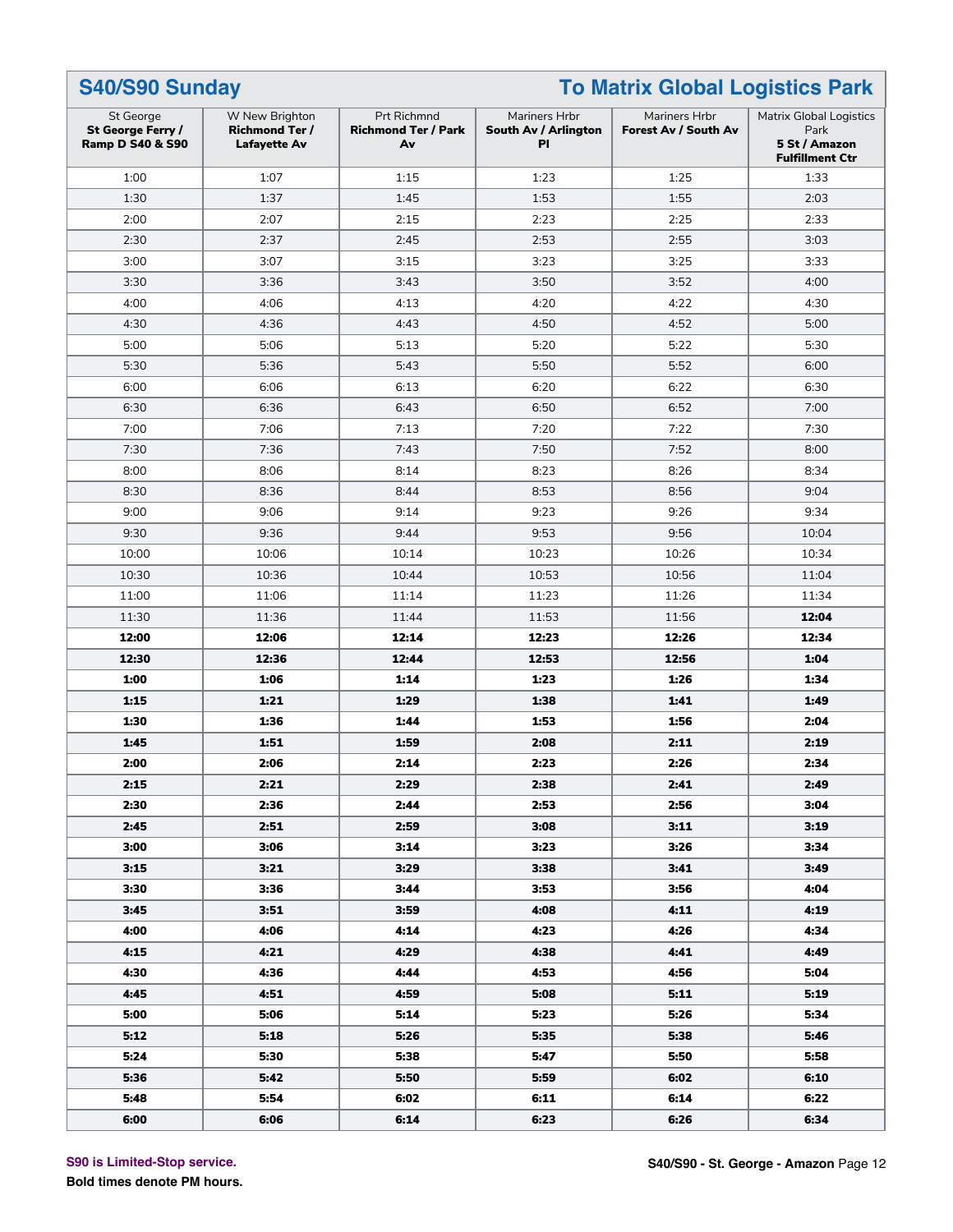| St George<br>St George Ferry /<br><b>Ramp D S40 &amp; S90</b> | W New Brighton<br><b>Richmond Ter /</b><br>Lafayette Av | Prt Richmnd<br><b>Richmond Ter / Park</b><br>Av | Mariners Hrbr<br>South Av / Arlington<br><b>PI</b> | Mariners Hrbr<br>Forest Av / South Av | <b>Matrix Global Logistics</b><br>Park<br>5 St / Amazon<br><b>Fulfillment Ctr</b> |
|---------------------------------------------------------------|---------------------------------------------------------|-------------------------------------------------|----------------------------------------------------|---------------------------------------|-----------------------------------------------------------------------------------|
| 6:12                                                          | 6:18                                                    | 6:26                                            | 6:35                                               | 6:38                                  | 6:46                                                                              |
| 6:24                                                          | 6:30                                                    | 6:38                                            | 6:47                                               | 6:50                                  | 6:58                                                                              |
| 6:36                                                          | 6:42                                                    | 6:50                                            | 6:59                                               | 7:02                                  | 7:10                                                                              |
| 6:48                                                          | 6:54                                                    | 7:02                                            | 7:11                                               | 7:14                                  | 7:22                                                                              |
| 7:00                                                          | 7:06                                                    | 7:14                                            | 7:23                                               | 7:26                                  | 7:34                                                                              |
| 7:30                                                          | 7:36                                                    | 7:44                                            | 7:53                                               | 7:56                                  | 8:04                                                                              |
| 8:00                                                          | 8:06                                                    | 8:14                                            | 8:23                                               | 8:26                                  | 8:34                                                                              |
| 8:30                                                          | 8:36                                                    | 8:44                                            | 8:53                                               | 8:56                                  | 9:04                                                                              |
| 9:00                                                          | 9:06                                                    | 9:14                                            | 9:23                                               | 9:26                                  | 9:34                                                                              |
| 9:30                                                          | 9:36                                                    | 9:44                                            | 9:53                                               | 9:56                                  | 10:04                                                                             |
| 10:00                                                         | 10:06                                                   | 10:14                                           | 10:23                                              | 10:26                                 | 10:34                                                                             |
| 10:30                                                         | 10:36                                                   | 10:44                                           | 10:53                                              | 10:56                                 | 11:04                                                                             |
| 11:00                                                         | 11:07                                                   | 11:15                                           | 11:23                                              | 11:25                                 | 11:32                                                                             |
| 11:30                                                         | 11:37                                                   | 11:45                                           | 11:53                                              | 11:55                                 | 12:02                                                                             |
| 12:00                                                         | 12:07                                                   | 12:15                                           | 12:23                                              | 12:25                                 | 12:32                                                                             |
| 12:30                                                         | 12:37                                                   | 12:45                                           | 12:53                                              | 12:55                                 | 1:02                                                                              |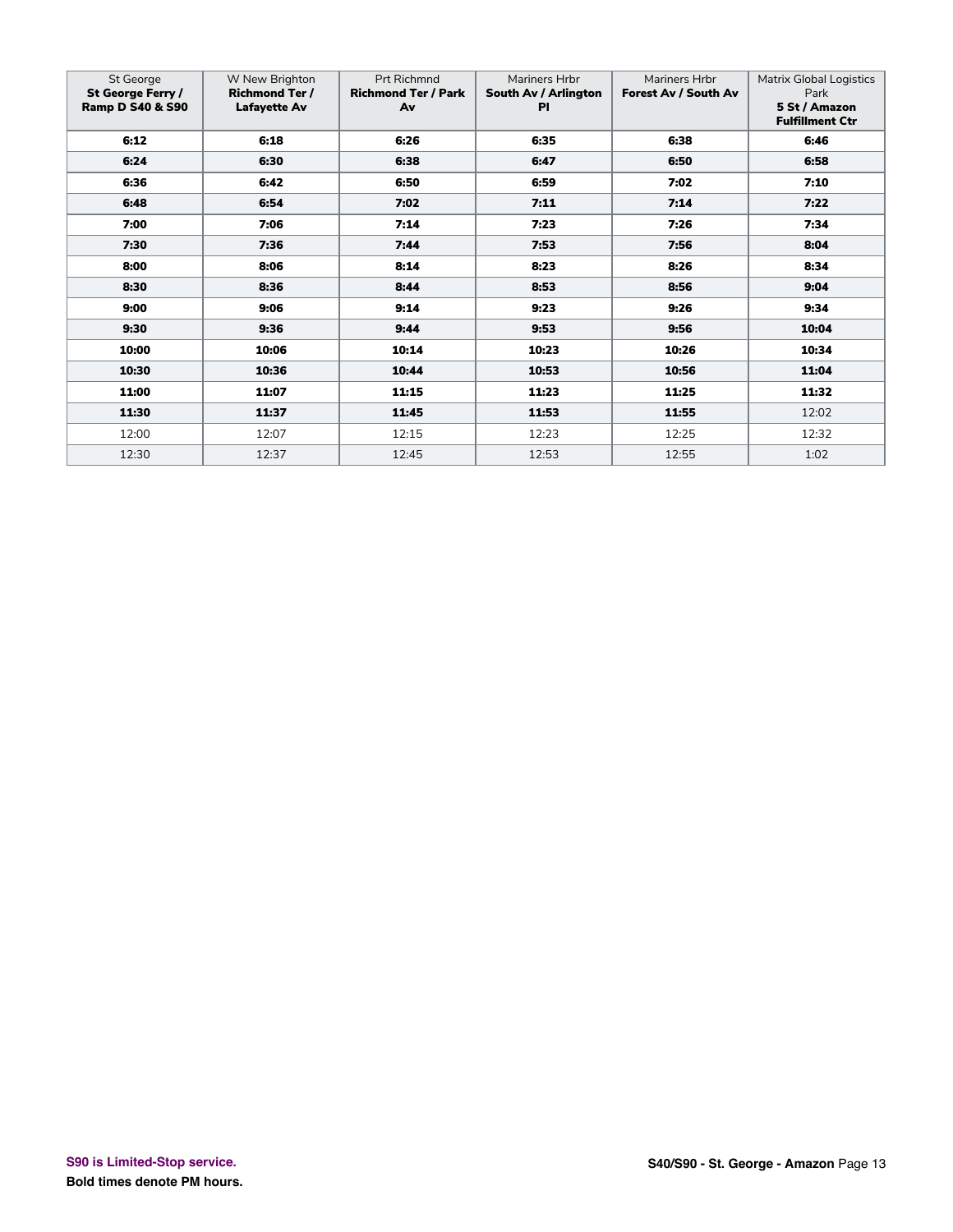## **SAO/S90 MM** Bus Timetable



St. George - Amazon via Richmond Terrace Local and Limited-Stop Service Effective June 26, 2022

For accessible subway stations, travel directions and other information: **Visit www.mta.info or call us at 511**

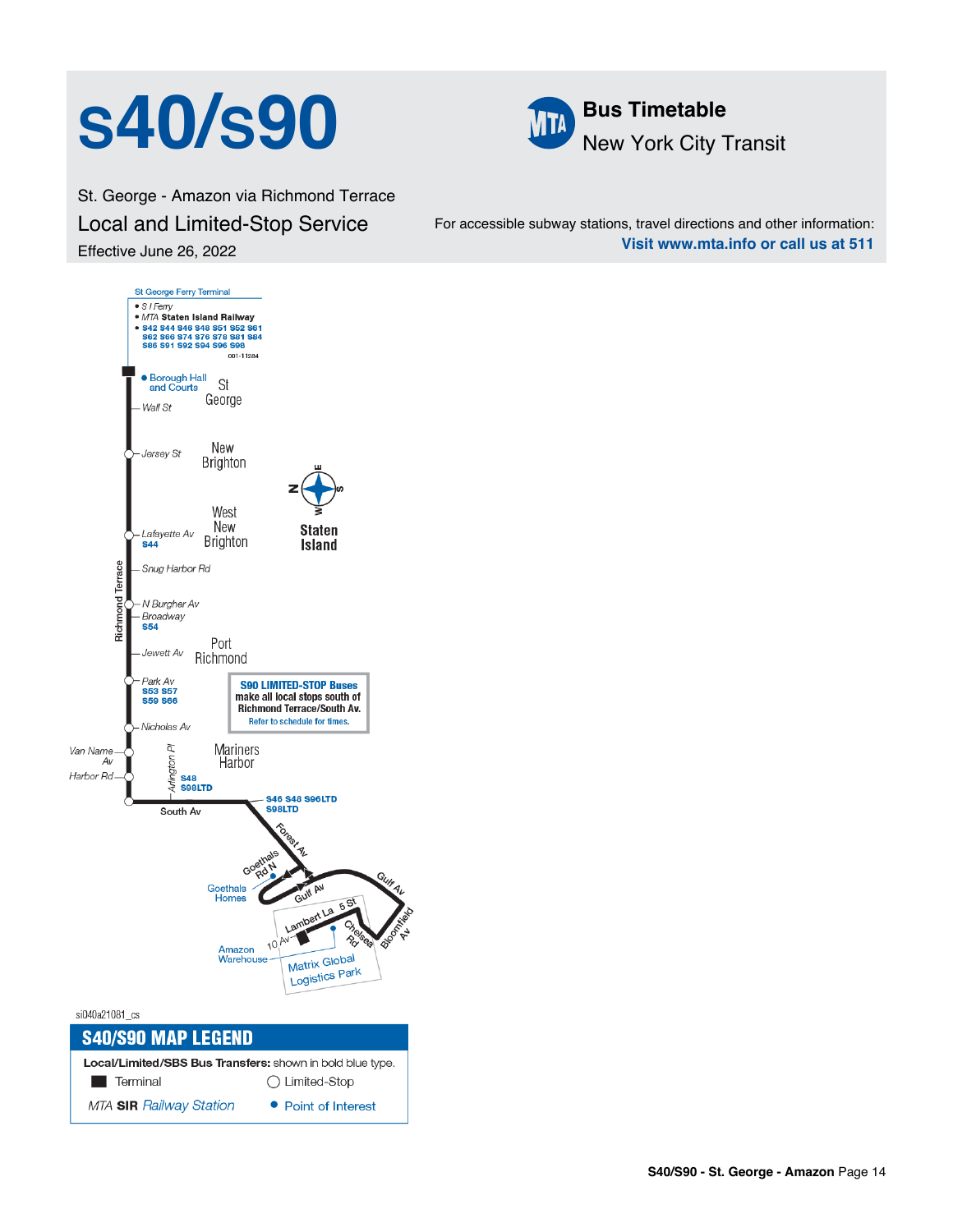**Fares** – MetroCard® is accepted for all MTA New York City trains (including Staten Island Railway - SIR), and, local, Limited-Stop and +SelectBusService buses (at MetroCard fare collection machines). Express buses only accept 7- Day Express Bus Plus MetroCard or Pay-Per-Ride MetroCard. All of our buses and +SelectBusService Coin Fare Collector machines accept exact fare in coins. Dollar bills, pennies, and half-dollar coins are not accepted. OMNY is the MTA's new fare payment system. Use your contactless card or smart device to pay the fare on buses and subways. Visit omny.info for details of the rollout.

**Free Transfers** – Unlimited Ride MetroCard permits free transfers to all but our express buses (between subway and local bus, local bus and local bus etc.) Pay-Per-Ride MetroCard allows one free transfer of equal or lesser value if you complete your transfer within two hours of the time you pay your full fare with the same MetroCard. If you pay your local bus fare with coins, ask for a free electronic paper transfer to use on another local bus.

**Reduced-Fare Benefits** – You are eligible for reduced-fare benefits if you are at least 65 years of age or have a qualifying disability. Benefits are available (except on peak-hour express buses) with proper identification, including Reduced-Fare MetroCard or Medicare card.

**Children** – The subway, SIR, local, Limited-Stop, and +SelectBusService buses permit up to three children, 44 inches tall and under to ride free when accompanied by an adult paying full fare.

**Terms and Conditions** – Fares and MetroCard use are subject to applicable tariffs and conditions of use.

### **Bus Operator Apple Award**

If you think your bus operator deserves an Apple Award--our special recognition for this service, courtesy and professionalism-- go to mta.info/customer-feedback or call 511 and give us the badge or bus number.

#### **Holiday Service 2022**

**Reduced weekday service operates on:** Martin Luther King Day\*, Day After Thanksgiving\*.

**Saturday service operates on:** Presidents Day\*, Independence Day, Dec 26.

**Sunday service operates on:** Memorial Day, Labor Day, Thanksgiving Day, Christmas Day+, New Years Day+.

\* Special schedules for these days will be available at [mta.info](https://new.mta.info/) for express routes only.

+ Service information for the day preceding this holiday or holiday weekend will be provided on [mta.info](https://new.mta.info/), and on service notices posted on buses.

Information in this timetable is subject to change without notice. Traffic conditions and weather can affect running time.

| <b>Travel Help and Information</b>                     | <b>IF YOU SEE</b><br><b>SOMETHING, SAY</b><br><b>SOMETHING.</b>                                                |
|--------------------------------------------------------|----------------------------------------------------------------------------------------------------------------|
| One MTA<br>511<br>One Number.<br>Call 511 and say MTA. | <b>Be suspicious of</b><br>anything<br>unattended.<br>Tell a cop, an MTA<br>employee or call<br>1-888-692-7233 |
| TTY/TDD users only 711                                 | (1-888-NYC-SAFE).                                                                                              |
| <b>Online:</b> www.mta.info                            |                                                                                                                |

**Filing a Title VI Complaint** – MTA New York City Transit ("NYC Transit") and<br>MTA Bus Company are committed to providing non-discriminatory service to<br>ensure that no person is excluded from participation in, or denied the

To request more information about Title VI or to submit a written complaint if you believe that you have been subjected to discrimination, you may contact NYC<br>Transit's Office of Equal Employment Opportunity, 130 Livingston Street, 3rd Floor,<br>Brooklyn, NY 11201.

In addition to your right to file a complaint with NYC Transit and MTA Bus<br>Company, you have the right to file a Title VI complaint with the U.S. Department<br>of Transportation, Federal Transit Administration, Office of Civi